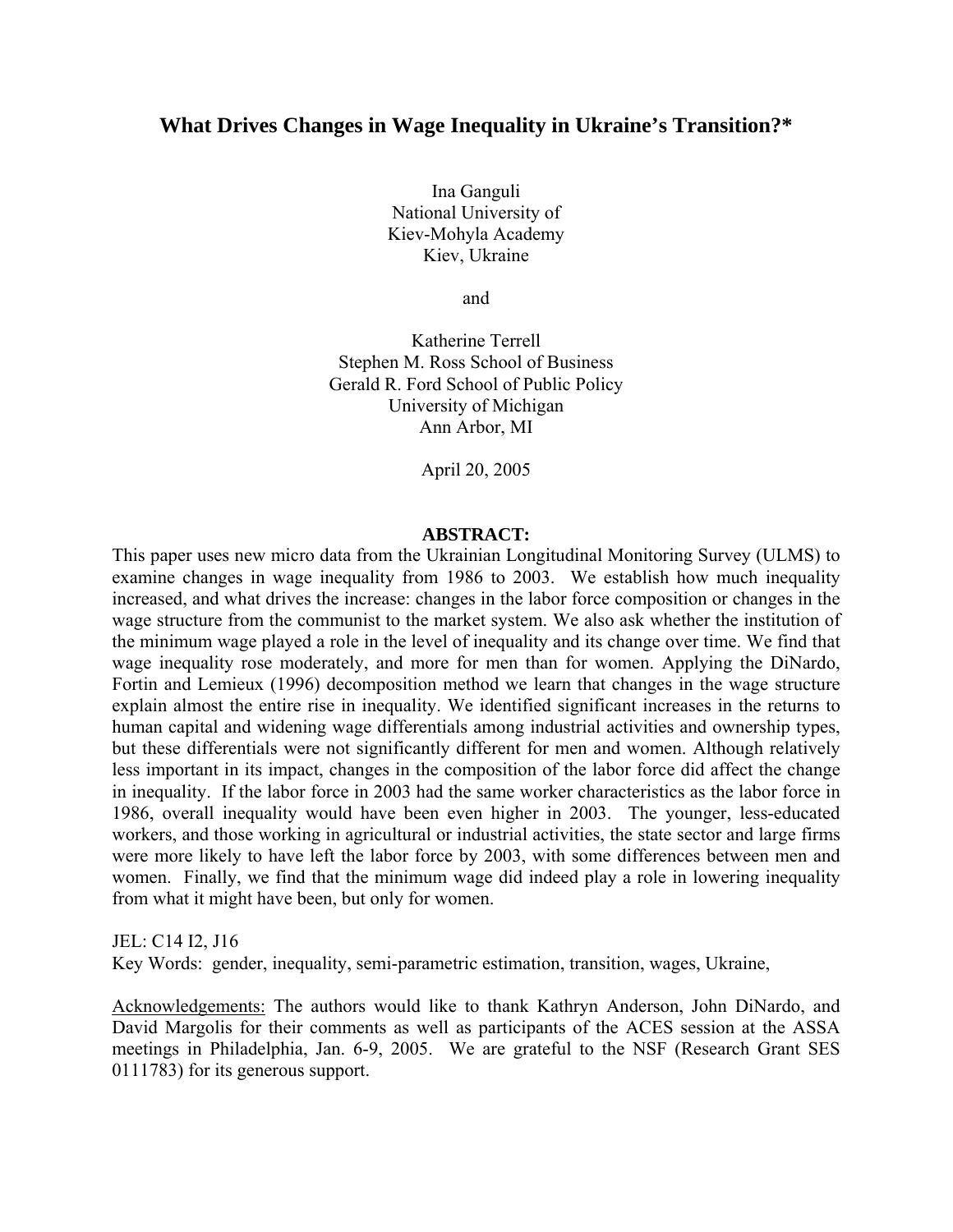## **1. Introduction**

 $\overline{a}$ 

There has been great interest in examining the changes in the structure and dispersion of wages brought about by the transition to market based economies in the countries of Central and East Europe (CEE) and the Former Soviet Union  $(FSU)^{1}$ . It was expected that the introduction of market forces would change the structure of wages and the composition of production across economic sectors. Given the highly compressed wage grids under communism and relatively low returns to higher education, it was expected that the wage structure would broaden as returns to human capital rose but it was not clear how these changes would affect the relative wage inequality of men and women. Would changes in the demand for labor resulting from market forces and the introduction of private ownership result in compositional changes that would increase or decrease women's inequality more than men's? Would the introduction of more flexibility in the labor market (e.g. allowing part-time work and unemployment) and concurrent shifts in labor supply result in more or less wage inequality?

In this paper we examine changes in the distribution of wages of men and women in Ukraine, a country for which there is little microeconomic analysis of the transition and which, owing to the Orange Revolution, has become a focal country in terms of economic and foreign policy assistance. We use new household data from the 2004 Ukrainian Longitudinal Monitoring Survey (ULMS) to answer two sets of questions: a) To what extent did wage inequality rise? b) Can we explain the extent to which the rise in inequality was due to changes in the composition of the labor force versus changes in the structure of wages (returns to human capital and various job characteristics) brought about by the transition to a market economy? For each of these questions we are interested in the differences for men vs. women. We apply the semi-parametric and decomposition technique developed by Dinardo, Fortin and Lemieux (1996).

The paper is structured as follows: Ukraine's transition experience is described in Section 2. An explanation of the data source and methodology is found in Sections 3 and 4, respectively. The analysis of the changes in inequality is in Section 5, followed by conclusions in Section 6.

<sup>&</sup>lt;sup>1</sup> See for example, Keane and Prasad (2002), Munich, Svejnar and Terrell (2005), Newell (2001), Newell and Socha (2005) for studies of changes in the wage structure in the transition countries and Milanovic (1999) and Atkinson and Micklewright (1992) for studies of changes in inequality in these economies.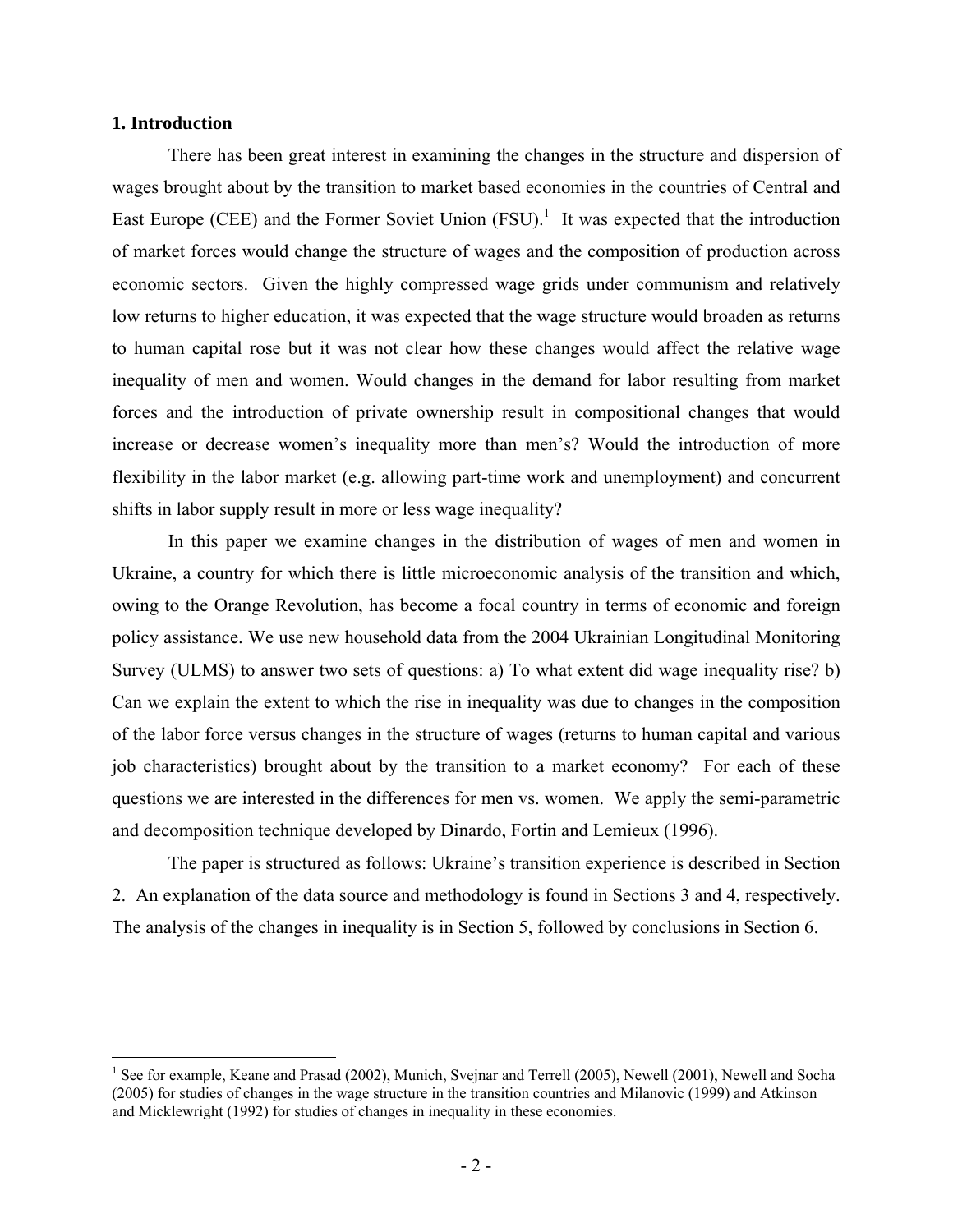### 2**. Macroeconomic and Institutional Context**

Prior to its independence from the Soviet Union in 1991, Ukraine's economy was characterized by many of the same features found in other countries of the FSU and CEE. It was largely based on heavy industry and agriculture; military-industry accounted for 40% of the industrial labor force, and agriculture was almost 25% of the labor force (ILO, 1995). As in other Soviet Republics, there was no official unemployment and wages were determined by a centralized tariff or wage grid, so there was little room for employers to determine wages. The centralized tariff system consisted of wage coefficients by grade, and took into account time worked and work conditions. Wages in the Soviet Union were compressed, and the official minimum subsistence wage was set close to the average wage (Ogloblin, 1999).

During *perestroika,* some of the rigidity of the wage system was loosened as Gorbachev tried to spur growth by decentralizing parts of the economy and expanding the cooperative sector. In 1986, wage reforms were introduced in the non-service sector. Enterprises were required to finance wage increases, which were nevertheless still centrally-mandated. It was expected that the hardening of the budget constraint would force enterprises to release redundant workers and would lead to faster growth in labor productivity, relative to growth in wages. Between 1987 and 1989, 3.3 million workers were released but a high percentage was rehired in different positions in the same enterprise as enterprises restructured in response to the new pay conditions (Chapman, 1991).

Since independence, Ukrainian policymakers have undertaken several wage reforms. In April 1991, the centralized system of wage determination was abolished with the Law on Enterprises, which promoted wage bargaining between trade unions and employers and gave enterprises autonomy to determine wage levels and payment systems. The only requirement (according to Article 19) was to use the tariff system as a benchmark to ensure wage differentials between workers according to profession, skill, complexity and conditions of work. But, with rapid wage growth in 1992, the government pushed to reintroduce a centralized system of wage regulation for the public sector. A general tariff agreement was concluded in 1993, followed by industry, regional and enterprise level agreements. The general agreement set wage coefficients for different categories of workers and branches of industry on the basis of the minimum wage (described below). The primary aim of the tariff system was to limit wage inflation by controlling wages; a second aim was to limit wage differentials between enterprises and sectors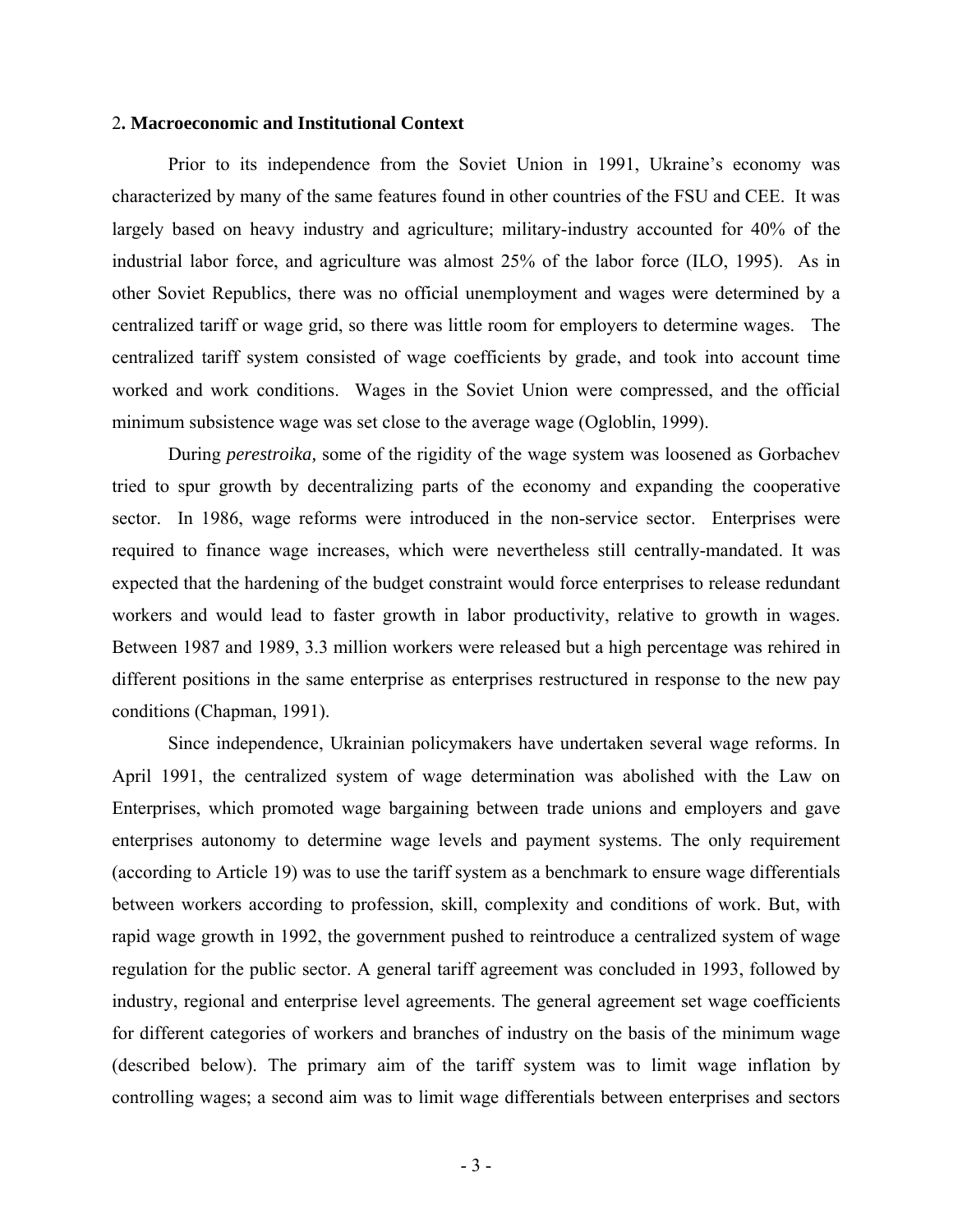of the economy, which were considered too large compared to other countries. However, this system was only in effect for two years as in May 1995 a new Law on Wages was adopted, which strengthened the role of bargaining in setting wages and salaries (ILO, 1998).

In 1992, Ukraine established a minimum wage in the Decree on Wages. However, during the Soviet period there was a minimum subsistence wage in effect, whose level was determined by prices of 70 basic goods needed for subsistence. From the end of 1977 to 1986, it was set at 70 rubles (Chapman, 1991). In 1992, with the new Decree, the minimum wage continued to be set according to the price of a basic of basic goods for a short while, but soon thereafter, changes to the minimum wage were decided by the Council of Ministers, with final approval by parliament. The minimum wage was revalued several times in 1992 (the year of hyperinflation); from 1993 to early 1996 it was not changed and its nominal level remained at 60,000 karbovanets. In March 1996, it was increased to 1.5 million karbovanets (15 hryvnya). However, due to high inflation, the minimum wage was "merely a symbolic sum" during this period. (ILO, 1998) As seen in Figure 1, the minimum wage fell significantly relative to the average wage until 1994, when it was less than 5 percent of the latter, but it rose to 10 percent in 1996 and to 30 percent in 1998. In 2003, the year of our survey, the minimum wage in Ukraine was set at 185 hryvnas a month (approximately \$34.69), which amounted to about 40 percent of the average wage.

With regard to other aspects of the transition, Ukrainian policymakers have taken a gradual approach to reform rather than the "shock therapy" approach taken in many other countries in the region. A timeline of major policy changes are noted in Table 1. In 1992 some prices were liberalized but it was not until 1995 that most prices were liberalized. The privatization process was initiated in 1992 and mass privatization of large-scale enterprises began in 1995 but increased rapidly only in 2000. The new government chose a privatization strategy that would disperse ownership of state-owned enterprises (Pivovarsky, 2001). From 1992-1994, 1,240 medium and large enterprises were privatized through buyouts by managers and employees; the 1995-1998 mass privatization programs privatized 9,240 enterprises through auctions. In 1998, large-scale privatization occurred on a case-by-case basis, with the pace increasing in 2000. By 2001, almost 60,000 small-scale enterprises were sold through cash auctions or tenders (Elborgh-Woytek and Lewis, 2002). Despite these significant moves toward privatization, the private sector environment faces challenges: there are many bureaucratic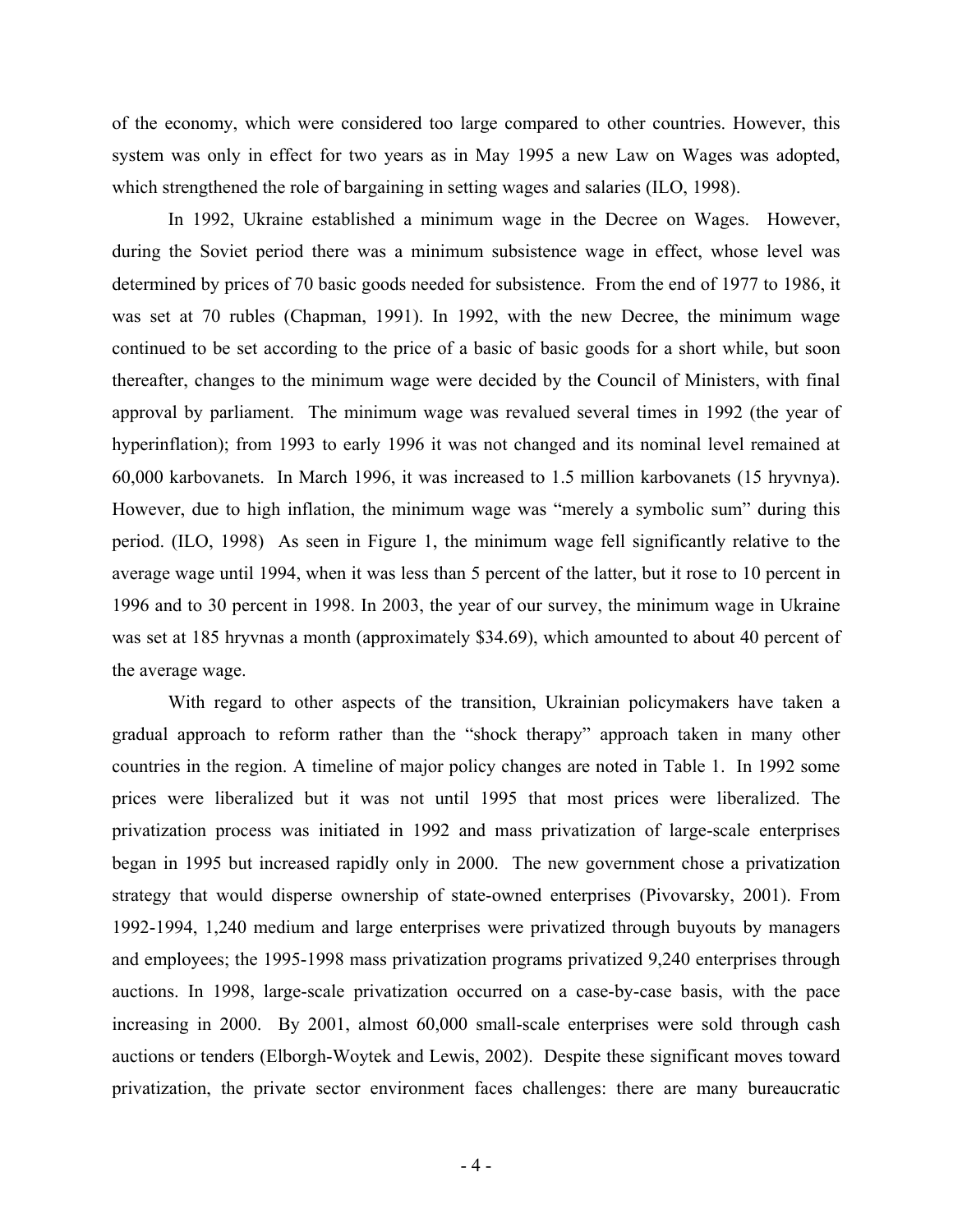burdens and a few interest groups or 'clans' control many areas of the economy, especially in industry (Elborgh-Woytek and Lewis, 2002). Currently, it is the largest enterprises, especially in the energy sector, that remain to be privatized.

As with most of the former Soviet republics, Ukraine has had a difficult transition process. As Figure 1 shows, GDP declined dramatically at annual rates as high as 20% until the mid-1990s, and inflation reached over 10,000% during 1992. Independent Ukraine experienced economic growth for the first time in 2000. Despite the declines in GDP and hyperinflation, employment in Ukraine decreased very little, a pattern seen in other FSU countries.<sup>2</sup> Unemployment rates remained very low, at less than 1% until 1996. However, the official figures as reported by the National Bank of Ukraine, are based only on those who register themselves at state offices as unemployed, which are often more likely to be women. ILO estimates meanwhile are higher, at over 12% in the 1999 and 2000. Partial unemployment (forced leaves and shorter working hours), and informal activity has been common, and many Ukrainians have also begun migrating to gain work abroad.

### **3. Data**

1

The data source is the first wave of the Ukrainian Longitudinal Monitoring Survey (ULMS), administered from April 11 until June 30, 2003. The ULMS is the first nationally representative longitudinal survey of Ukrainian households. The sample contains 4,056 households and 8,621 individuals. In addition to demographic information on each member of the household, the survey contains retrospective data on the characteristics of the jobs held by each member of the household in 1986, 1991, and during 1997-2003. We use the information on both the workers' demographic characteristics and the characteristics of their main job.

For this analysis, we created two samples (1986 and 2003) of individuals ages 15-60 who reported a monthly salary and were working full time (between 40 and 80 hours per week).<sup>3</sup> These samples were then pooled. The time points chosen for the analysis – 1986 and 2003 – capture the pre- and post-transition economic environments. In 1986, perestroika policies had

 $2^2$  See Boeri and Terrell (2002) for a description of this pattern.

<sup>&</sup>lt;sup>3</sup> These ages were selected since the retirement age in Soviet Ukraine and present day Ukraine is 55 for women and 60 for men. We restrict the sample to full-time work (40 hours/week) in the 2003 sample since there was no parttime work during Soviet times. We do not include individuals who reported working more than 80 hours per week, due to potential misreporting.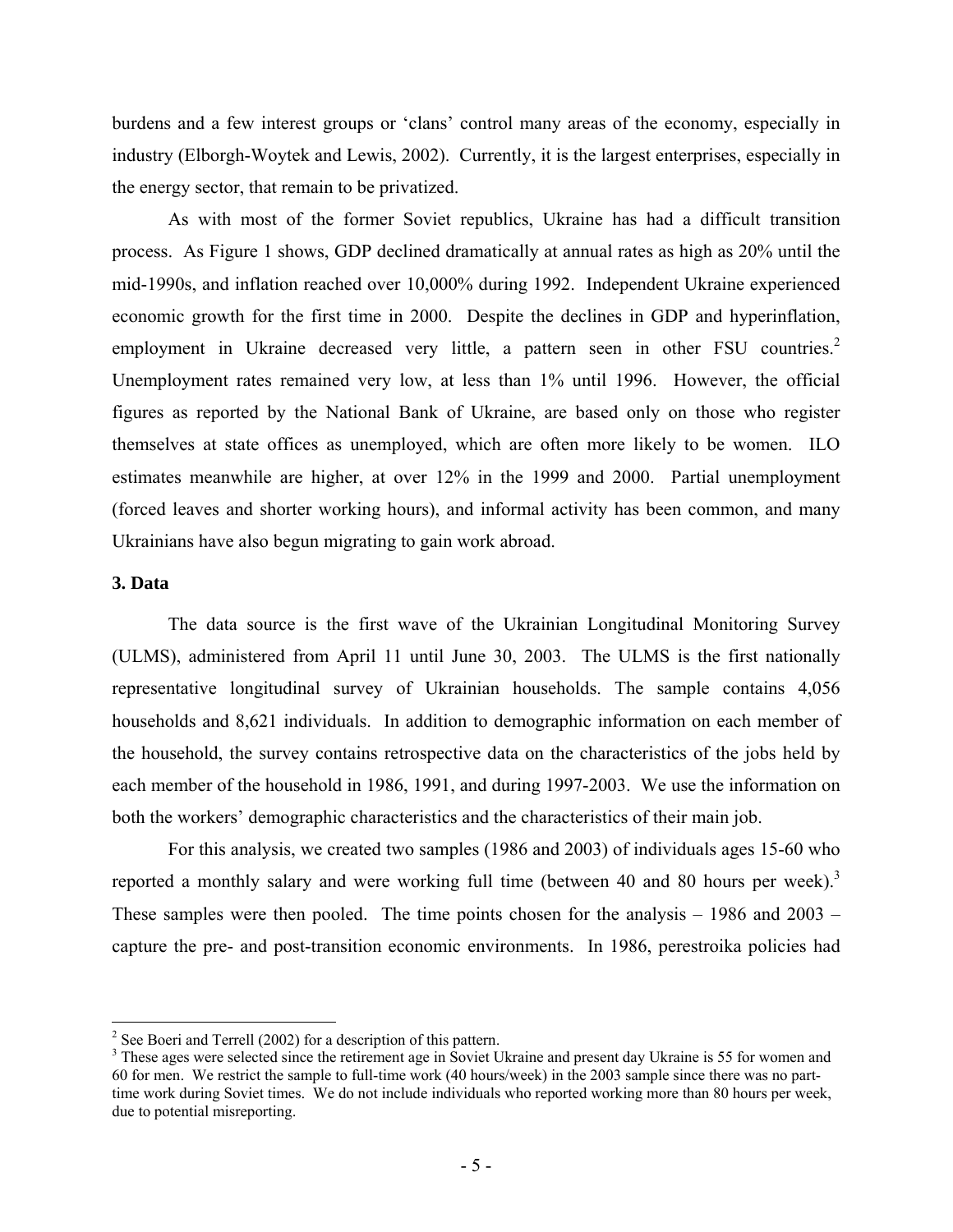not yet begun, and in 2003, most stages of economic reform (price liberalization, privatization, and macroeconomic stabilization) were complete.

Since the 1986 data are obtained retrospectively, i.e. looking 16 years back, it can be argued that people may have had difficulty remembering their wages and employment status at that time. However, we expect the recall error to be relatively small since 1986 was the year of the Chernobyl nuclear explosion, which most Ukrainians remember vividly. Studies have shown that having an important event as a reference point, respondents are less likely to have recall lapse. Moreover, since wages set in the communist grid were clearly defined and did not change much through time, we expect them to be more easily remembered.<sup>4</sup>

The wage data are taken from a question on "net contractual monthly salary" for a main job in 1986 and 2003.<sup>5</sup> In light of Ukraine's two currency changes and the levels of hyperinflation, it is a difficult task to transform the salary data into accurately comparable units. Continuous price level data from 1986 beyond the transition are unavailable. Converting salary data into U.S. dollars is also problematic, since currency under socialism was considered nonconvertible. Ukraine's currency in 1986 was the Soviet ruble, and as Kornai (1992: 342) suggests, "Ultimately, there is no way of telling what a ruble is worth in dollars." Two types of ruble exchange rates are available -- official and black market rates. As the Soviet Union reformed, the black market in foreign exchange quickly increased (Kornai, 1992). The following method was used to account for both the currency changes and inflation: 1986 monthly salaries (in *rubles*) and 2003 monthly salaries (in *hryvnia*) were converted to U.S. dollars using the ruble to dollar black market exchange rate in  $1986<sup>6</sup>$  and the hryvnia to dollar official exchange rate in  $2003$ .<sup>7</sup> The U.S. Consumer Price Index was then used to convert these values into real terms.<sup>8</sup> While this method results in some distortion, it will not affect our analysis of the relative 1986 and 2003 inequality.

In addition to issues of conversion, we must keep in mind some other potential limitations of the salary data. Similar to Russia, Ukraine had a significant problem with wage

1

<sup>&</sup>lt;sup>4</sup> We note that since we use the self-reported wage as a dependent variable rather than as a regressor, we avoid the usual problem of "errors in variables" with respect to the right hand side variables.

<sup>&</sup>lt;sup>5</sup> Net contractual salary does not include taxes and it also does not include in-kind payments, arrears, etc. We are not excluding much information by concentrating on the main job since only approximately 2% of the 1986 and 2003 samples reported having had a second job.

<sup>&</sup>lt;sup>6</sup> As reported in *The World Currency Yearbook, 1986/1987*.

 $<sup>7</sup>$  The hryvnia-dollar exchange rate was obtained from the National Bank of Ukraine website.</sup>

<sup>&</sup>lt;sup>8</sup> The U.S. CPI data was obtained from the U.S. Dept. of Labor, Bureau of Labor Statistics website.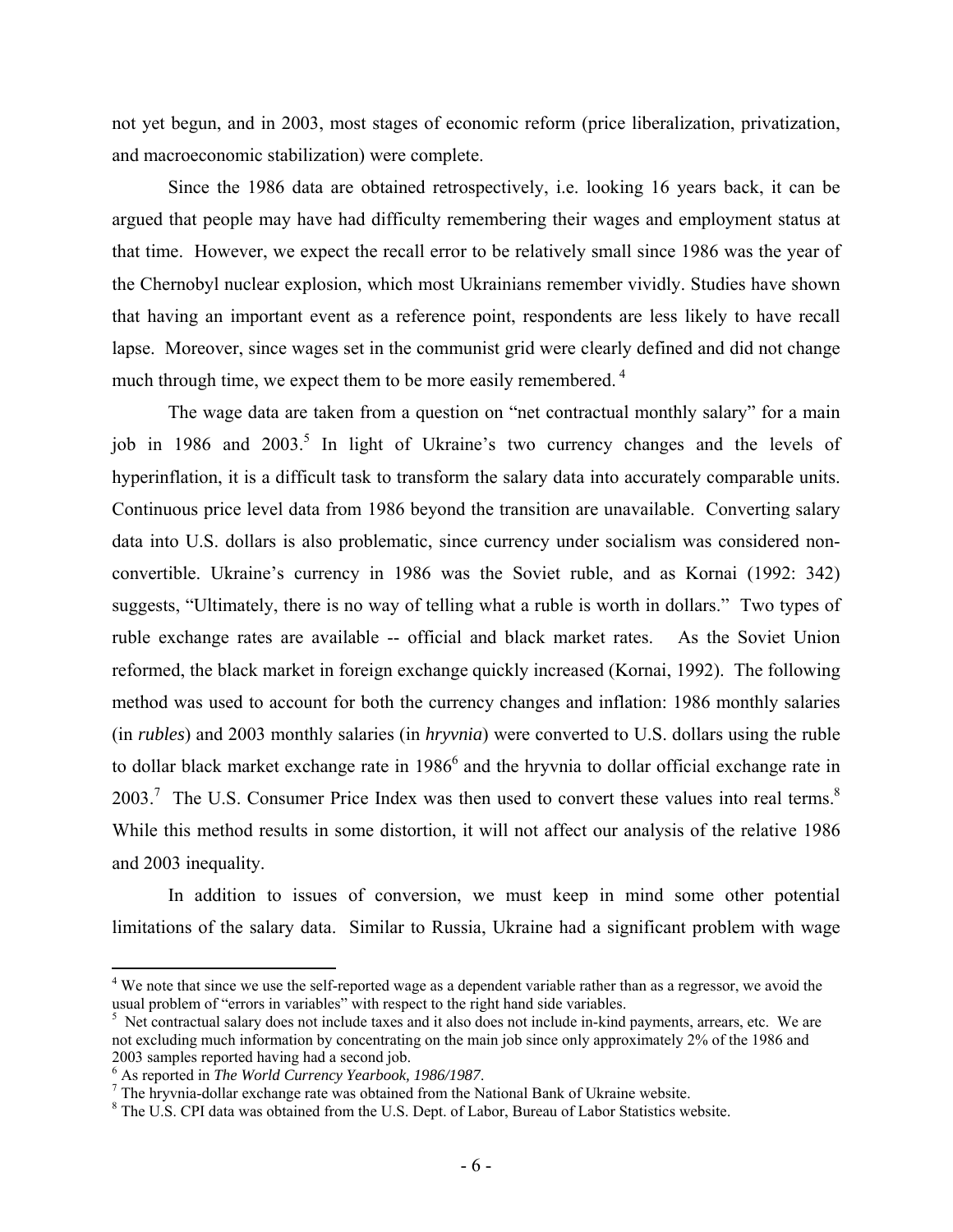arrears. However by the time of our survey, lack of payment of wages was less frequent than it had been earlier: 10.4 percent of the workers in our sample reported having wage arrears in 2002. This share was higher for men (12.1) than for women (8.8). Nevertheless, the problem of wage arrears does not effect in our analysis of inequality since we use data from the "net contractual monthly salary."<sup>9</sup>

Finally, we only analyze the data of individuals with non-zero monthly salary data. We do not adjust the salary data for hours worked per month and hence include only full-time workers, working 40 hours or more per week. If individuals reported a wage of zero or did not provide salary data, they are not included in the sample. Exclusion of these groups will lower inequality from what it would have been if a) those who are part-time workers tend to have lower wages; b) those who are out of the labor market, and hence do not report a wage, tend to be from the lower end of the wage distribution; and c) those who do not respond to the salary question are most likely at the upper tail of the distribution. Brainerd (1998) reports that in Russia wages in the upper tail of the wage distribution may be underreported due to "innovative schemes" to evade taxes or 'under the table' wage payments.<sup>10</sup> This is also likely to be the case in Ukraine.

To get a sense of the characteristics of individuals included and excluded from the sample, we compiled the summary statistics in Table 2. We show in columns (a) the characteristics of the entire sample of men and women aged 15-60 in 1986 and 2003 and in columns (b) the characteristics of the analytical sample of full-time workers with no missing data. Columns (c) and (d) report the characteristics of the individuals with missing wage data and who were employed for less than 40 hours a week in each year. As can be seen from the comparison of columns (b) with columns (c) and (d), the individuals excluded from the sample have similar characteristics to those of the full-time workers with no missing data, hence discarding them does not bias our sample.

Table 2 also shows large shifts in the labor force status of the working age population. In columns (e) and (f) we report the share of men (women) ages 15-60 that were unemployed or out of the labor force, respectively. The unemployment rates rose from 1% to 14% for men and

 $\overline{a}$ 

 $9$  Lehmann, et al. (2003) develop counterfactual wage densities for Russia, which provide the distribution of wages in the absence of wage arrears. They suggest that studies that do not account for wage arrears may overestimate wage-inequality.

<sup>&</sup>lt;sup>10</sup> Brainerd mentions practices such as paying employees life insurance payments rather than wages or compensating workers with non-monetary benefits.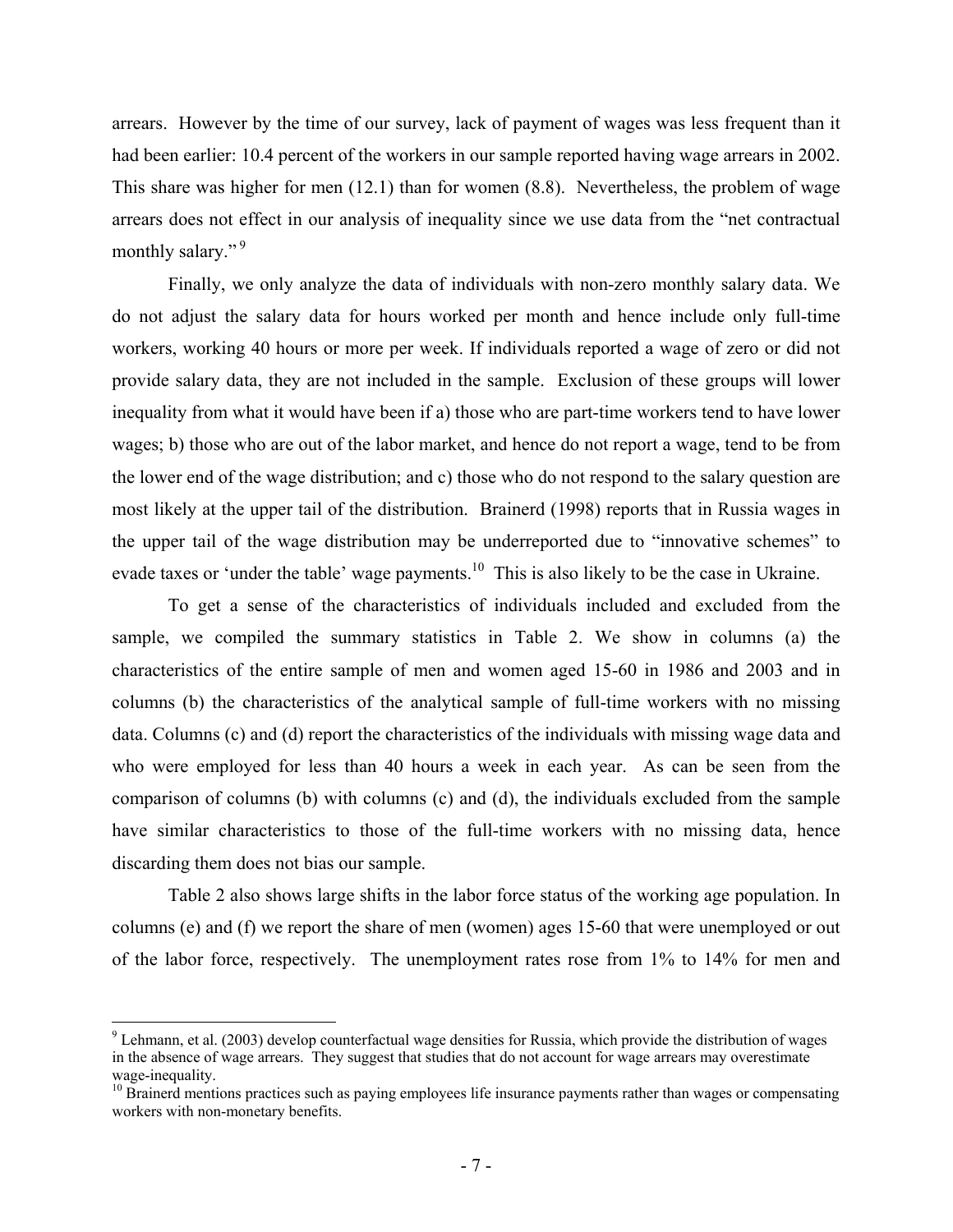from 0% to 11% for women over the period.<sup>11</sup> The share of the working age population out of the labor force, which was similar for men and women in 1986 (16-18 percent), grew substantially in 2003 and was much higher for women (40 percent) than for men (25 percent). The characteristics of the men and women who are unemployed or out of the labor force in each year are very different from the characteristics of both the working men and women and total population of men and women in the 15-60 year old age group. In general, they tend to be younger (15-19), with less than a high school education, and unmarried.

We consider both demographic characteristics and job characteristics in our analysis. The demographic variables include age, nationality, and education. The education variable is coded as the highest level completed. Due to the nature of the Soviet and Ukrainian educational systems, individuals with the same years of schooling may have different skills and educational attainment. Using the highest degree completed allows returns to vary by the type of attainment. The education levels are defined as: less than High School, High School (through grade 11), Vocational (Technical Education), Secondary Professional (two additional years after High School), University and higher (Bachelor/Specialist/Masters/PhD). The job characteristic variables include location (Kyiv or outside of Kyiv), activity of the enterprise (or industry at the one digit level), ownership type (state, private, or de novo), and firm size (1-49, 50-249, 250-999 and 1000+ employees).

Table 3 reports summary statistics for the 1986 and 2003 samples of men and women using sample weights. It shows the distinct compositional changes in the wage-earning population. Among men, mostly the middle-aged (30-39) left the labor force by 2003, while among women, younger women (20-29) left. For men and women, the nationality shares do not change considerably, which is not surprising since many Russians continued to live and work in Ukraine after the fall of the USSR, unlike in some other FSU countries. The education category reveals the exit of the less-educated men and women. The share of men with less than high school education drops by 9%, while the share of women drops by over 16%. The share of workers with high school degrees also drops considerably.

The differences in the shares of activity of enterprise, location, ownership type, and firm sizes also reflect changes occurring in other transition countries. Most notably, the share of workers in agriculture and heavy industry decreased, while the shares in service activities rose.

 $\overline{a}$ 

 $11$  Our 2003 unemployment rates are very similar to the ILO estimates of overall unemployment in Ukraine.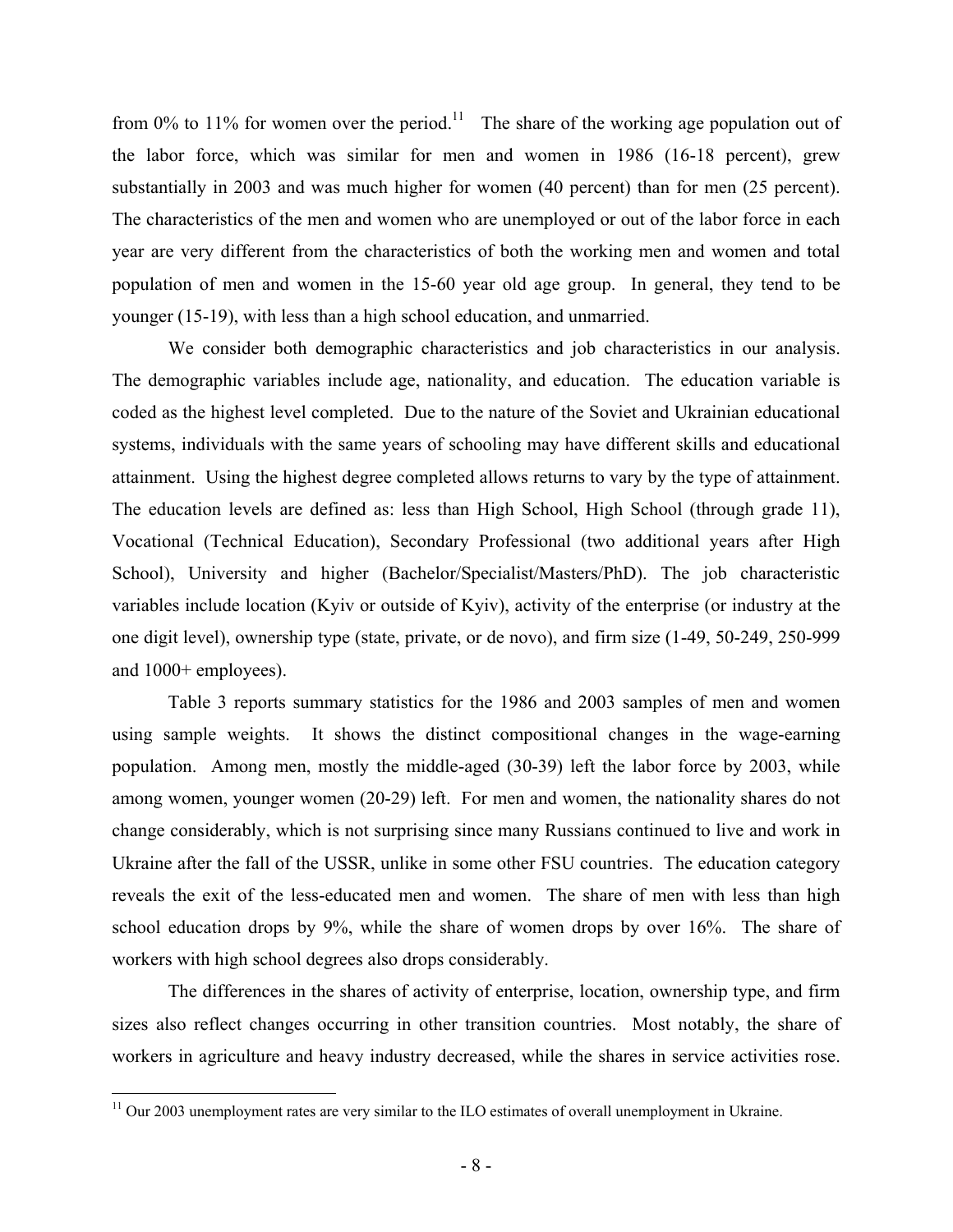The sector with the greatest increase among men is the transportation and telecommunication sector, while among women the greatest increase is in the education, health, and social protection. There was an increase in the share of workers in the capital city of Kyiv by 2003, with 2.7% more men and 4.7% more women working in Kyiv. By 2003, both the small- and large-scale privatization programs were complete, so we see decreases in men and women working in the state sector, and for very large firms. A greater share of women work in the state sector than men in 2003, but more women are employed in micro/small firms than men. Since *perestroika* reforms, which introduced some forms of private ownership, had begun by 1986, there are small shares of cooperative and privatized enterprises in the 1986 sample.

## **4. Methodology**

As noted earlier, we are seeking answers to two broad questions: 1) How much change is there in the male and female wage distributions from 1986 to 2003? and 2) Which factors are more important in accounting for these changes: i) change in the wage structure or ii) change in the distribution of worker characteristics?

To address the first question, we calculate for each of the two years several measures of wage dispersion: standard deviation, Gini, Theil and three fractile measures (e.g. the 10-90 differential, or the difference between the  $10<sup>th</sup>$  and  $90<sup>th</sup>$  percentile of the log wage distribution). To address the second question, we use the methodology of DiNardo, Fortin, and Lemieux (1996), henceforth DFL. The most common approaches used to compare and decompose gender earning differentials are the Oaxaca (1973) decomposition and the technique of Juhn, Murphy, and Pierce (1993). This approach, however, is limited to explaining differences in means of wages and mean characteristics. DFL have developed a methodology for decomposing the entire densities of wages along the lines of the Oaxaca decomposition. They use the classical kernel density estimator modified to the case of attaching sample weights to each observation. Following the notation and methodology of DFL, each individual observation can be viewed as a vector (*w, z, t*), where *w* is wage, *z* is a vector of individual attributes, and *t* is a date. The joint distribution of wages and attributes conditional on the date can be defined as F(*w, z|t*). The density of wages at some time,  $f<sub>t</sub>(w)$  is then expressed as the integral of the density of wages conditional on some individual attributes and on a date  $t_w$ ,  $f(w/z, t_w)$ , over the distribution of individual attributes  $F(z/t_z)$  at date  $t_z$ , or:  $f(w; t_w=t, t_z=t)$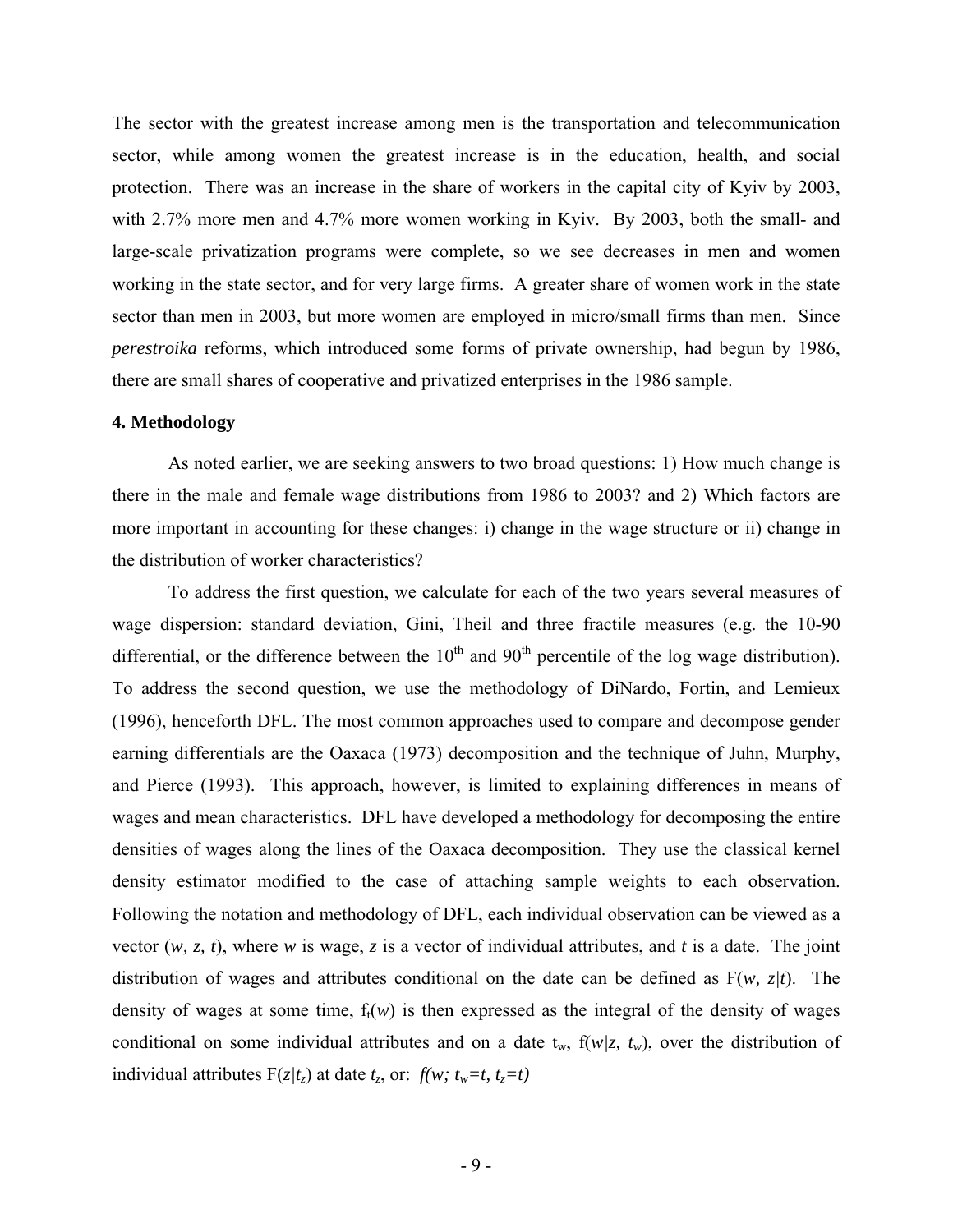Utilizing the semiparametric procedure in DFL (1996), we develop counterfactual densities of wages in Ukraine to compare the kernel densities of wages.<sup>12</sup> For example, we estimate the density that would have existed in 2003 if the distribution of demographic and job characteristics of the workers had remained as in 1986 *and* workers were paid according to the wage structure of 2003, where:

$$
f(w; t_w=2003, t_z=1986) = \int f(w/z, t_w=2003) \, \Psi_z(z) \, dF(z/t_z=2003) \tag{1}
$$

and  $\Psi_z(z)$  is a "reweighting" function where:

$$
\Psi_z(z) = dF(z) \ t_z = 1986 \cdot dF(z) \ t_z = 2003 \tag{2}
$$

The weight  $(\Psi_{z}(z))$  – the probability of being in period *t*, given worker characteristics  $z$  – is estimated using a logit model, which predicts the probabilities that  $Prob(t = 1986)$ . To reweight, we then create a new weight which is a product of our sample weight and the weight obtained from the predicted probability obtained from the logit model<sup>13</sup>. Using the reweighted sample, we can then calculate counterfactual measures of inequality and wage levels, and use kernel density estimates to draw counterfactual densities of wages.<sup>14</sup> These counterfactual measures of and density functions are what would have prevailed in 2003 if the distribution of demographic and/or job characteristics had remained at 1986 levels.

Using the DFL (1996) re-weighting method, we can decompose the changes in the 1986 and 2003 densities into the effects of changes in the distribution of demographic characteristics and changes in the distribution of job characteristics. We carry out a sequential decomposition of the form:

$$
f03(w) - f86(w) =
$$
  
(1) 
$$
[f(w; t_w=03, t_{dem}=03, t_{job}=03) - f(w; t_w=03, t_{dem}=86, t_{job}=03)] +
$$
  
(2) 
$$
[f(w; t_w=03, t_{dem}=86, t_{job}=03) - f(w; t_w=03, t_{dem}=86, t_{job}=86)] +
$$
  
(3) 
$$
[f(w; t_w=03, t_{dem}=86, t_{job}=86) - f(w; t_w=86, t_{dem}=86, t_{job}=86)]
$$
 (4)

<u>.</u>

 $12$  The bandwidth selected is the optimal bandwidth determined by Stata.

<sup>&</sup>lt;sup>13</sup> The logit model is then of the form  $p(1986 = 1) = \exp(\beta_0 + \beta_z Z)/(1 + \exp(\beta_0 + \beta_z Z))$ . The reweight is created by multiplying the sample weight by  $(p/(1-p))$ , where p is the predicted probability from the logit model.

<sup>&</sup>lt;sup>14</sup> With the estimated probability density functions, the area under the curve between various wage levels is the probability that an individual chosen at random will have a wage between the two values. This method is also described in Johnston and DiNardo (1997), pages 370 – 379. Also see DiNardo and Tobias (2001).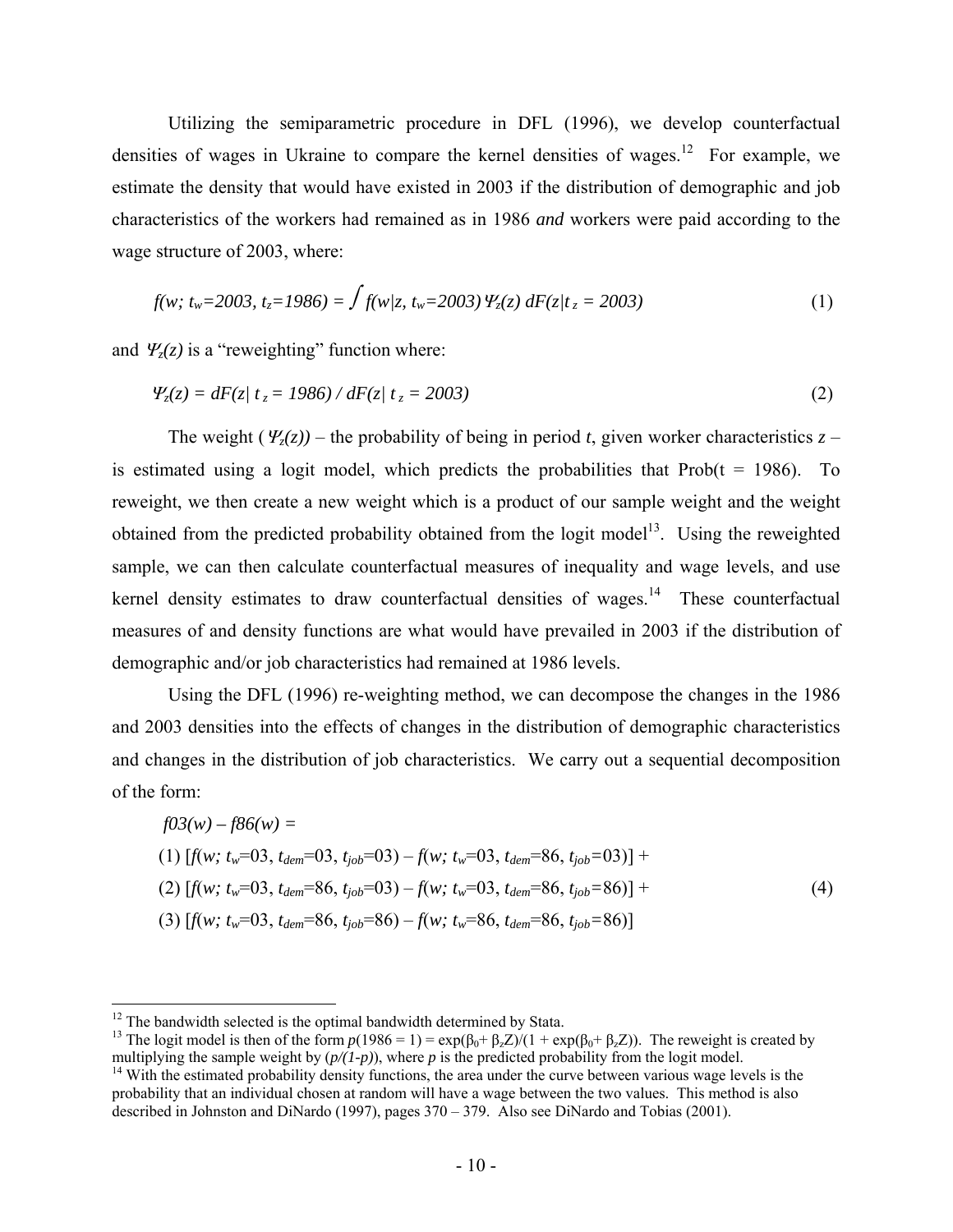Part (1) is the effect of demographic characteristics, part (2) is the effect of job characteristics, and part (3) is the unexplained portion. To calculate each part of the decomposition, a logit model is first estimated predicting the probability of being in the 1986 sample, given all the included demographic and job characteristics. Each 'piece' or covariate in our model can either be held at 1986 or 2003 levels. To hold a factor at the 2003 level, we simply assign the logit coefficient for that factor a zero before calculating the predicted probability used to create the new weight.<sup>15</sup>

By examining the coefficients on the logit model and the descriptive statistics in Table 2b, we can determine which shifts in the structure of the labor force are driving the results. In order to gain an understanding of which shifts in the returns to human capital and returns to job characteristics  $(\beta's)$  are driving the changes in the distributions and wage levels, we also estimate basic human capital earnings regressions in 1986 and 2003 for men and for women separately. In these models, the natural log of real wages of individuals is a function of demographic characteristics (nationality, education level attained, age, square of age, and location) and job characteristics (activity of enterprise, ownership type, and firm size). Then, utilizing Chow tests on pooled data, we test whether there are significant changes in the returns to characteristic over 1986-2003 among men and women.

#### **5. Analysis**

 $\overline{a}$ 

## *5.1 Changes in Inequality*

The rise in wage inequality in Ukraine from 1986 to 2003 was significant. As seen in Table 4, the standard deviations of wages (overall) rose by 0.089 and the Gini ad Theil coefficients rose by 1.5 and 0.4 percentage points, respectifely. Men's wage inequality rose more than women's as the standard deviations of their wages rose by 0.116 and 0.100, respectively and the Gini coefficients rose by 1.9 and 1.4 percentage points, respectively. The fractile measures indicate which parts of the distribution changed and how the patterns differ for men and women. Whereas dispersion grew throughout the distribution for men, with larger widening in the bottom half as compared to the top, for women we find the opposite pattern: dispersion in the bottom half actually fell, while dispersion at the grew in the top half.

<sup>&</sup>lt;sup>15</sup> For example, using estimates from our model  $p(1986 = 1) = \exp(\beta_0 + \beta_{dem}X_{dem} + \beta_{job}X_{job})/(1 + \exp(\beta_0 + \beta_{dem}X_{dem} + \beta_{comb}X_{ob}))$  $\beta_{\text{job}}(X_{\text{job}})$ , to hold job characteristics at the 2003 level, we would first calculate  $p(1986 = 1) = \exp(\beta_0 + \beta_{\text{dem}}X_{\text{dem}} +$  $0^*X_{\text{job}}/(1 + \exp(\beta_0 + \beta_{\text{dem}}X_{\text{dem}} + 0^*X_{\text{job}}))$  to obtain *p*, and then calculate the new weight.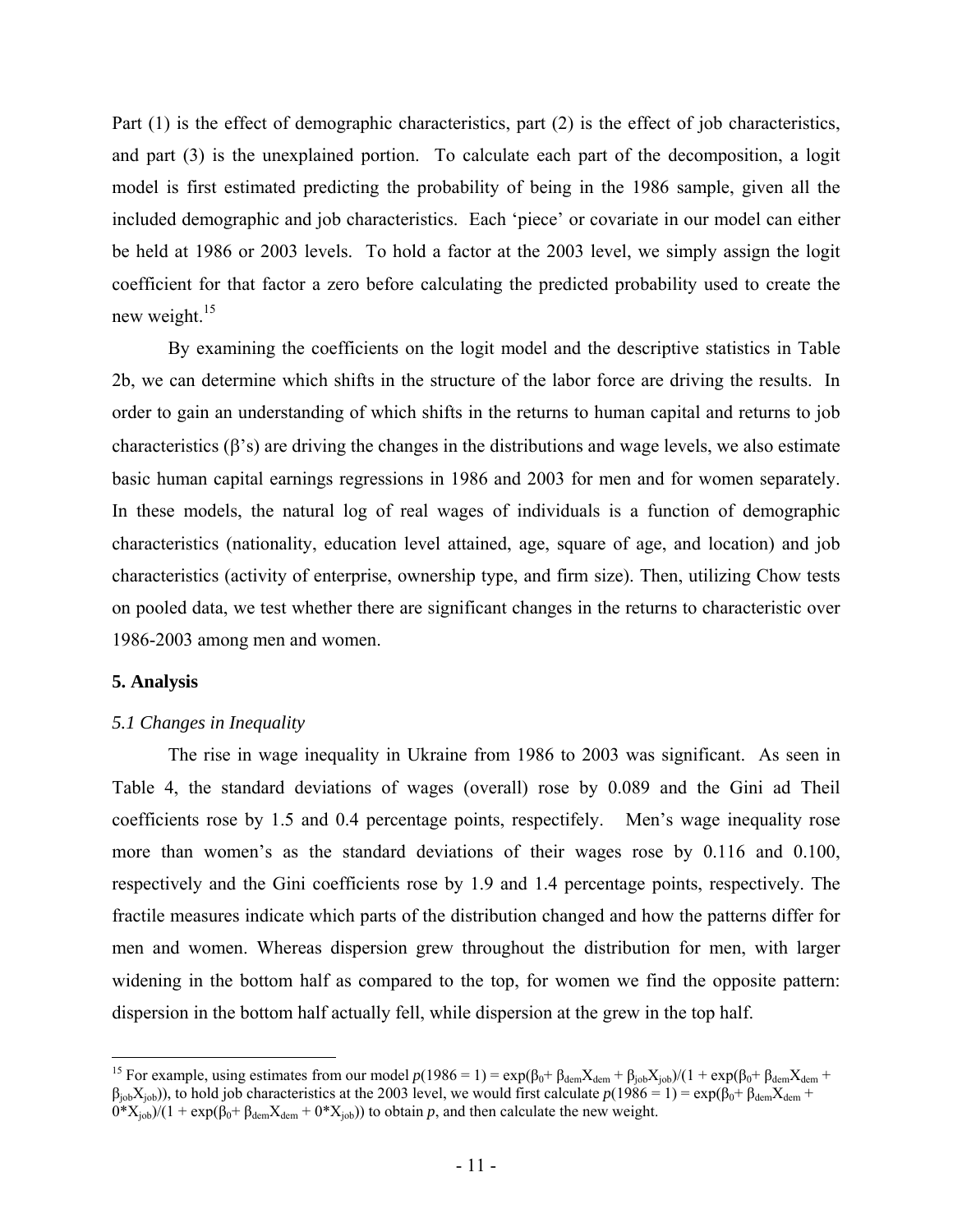These patterns can be seen clearly in Figure 2, where we present the kernel density estimates of the log of real wages in 1986 and in 2003 for the entire population (panel A) and for men and women (panel B). The distributions of real wages for all workers in 2003 relative to 1986 lost mass in the middle of the distribution and gained mass in the lower part of the distribution. There is a notable truncation in both years which corresponds to the minimum (subsistence) wage in 2003 (1986). The shapes and positions of the men's and women's distributions are even more strikingly different in both years: The women's distribution is truncated on the left whereas the men's distribution is more symmetrically distributed in both years<sup>16</sup>. Hence, it is the women who are at the minimum wage, especially in 2003 when the peak density is 1.0 at the log of 3.55, which corresponds to the minimum wage in that year, \$34.69 or 185 hryvnia. In 1986 the minimum subsistence wage is also binding for women, but fewer women are at this wage given the peak density is lower (0.85) at that point and the distribution is wider and flatter in the middle. Whereas the shape of the women's wage p.d.f. changed from being broad in the middle in 1986 to peaking at the minimum in 2003, the men's distribution changed from being narrowly peaked at the middle to being broader and flatter, with more mass at the lower part of the distribution. In both years, the women's distribution lies to the left of the men's. Both distributions shifted to the left over time, reflecting the decline in real wages over this period.

## *5.2. Counterfactuals and Decomposition Analysis*

 $\overline{a}$ 

 To better understand what is driving the changes in men's and women's wage distributions, we use the DFL methodology. This allows us to test the counterfactual of what would have happened to the distribution of men's and women's wages if the distribution of worker and job characteristics (Xs) had not changed from 1986. Which changes in characteristics were most important: job or demographic? We can also examine the impact of the change in the structure of wages (returns to human capital and differential pay for job characteristics) or the β's in a wage regression, by comparing the actual distribution with the counterfactual distribution which asks: what if the wage structure had not changed from 1986? Finally, we can assess which set of factors is relatively more important.

<sup>&</sup>lt;sup>16</sup> Our results differ from the findings of Brainerd (1998) for Russia during the early transition period (1991-1994) in that she finds the changes for women were more equal throughout the distribution, with the bottom widening more than the top. The differences could be due to a number of reasons. It is possible that the minimum wage, which had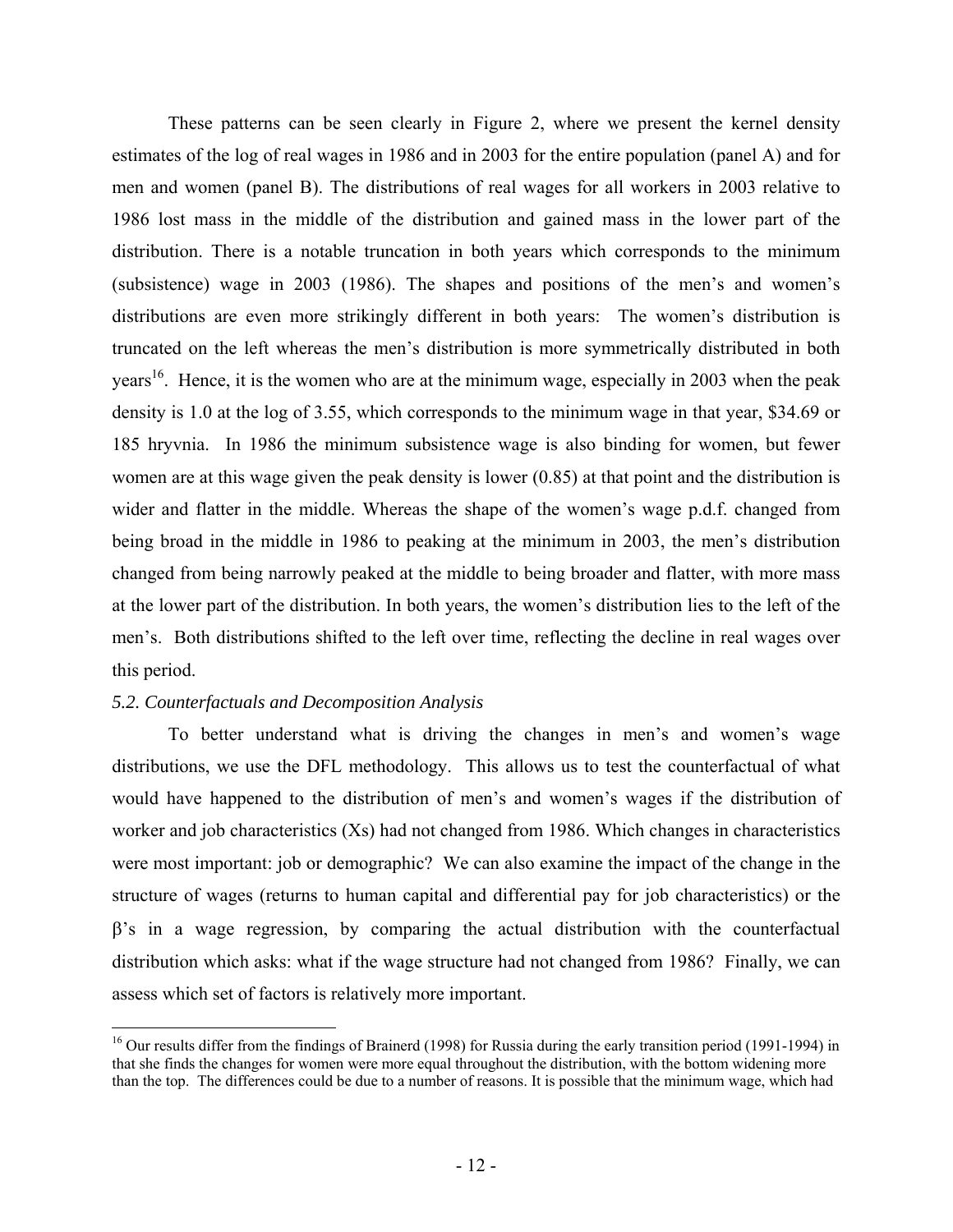Figure 3 and 4 show the impact of reweighting the 2003 male and female densities with 1986 characteristics. The difference between the actual 2003 density (solid line) and the hypothetical 2003 density (dashed line) represents the effect of changes in either demographic and/or worker characteristics or the returns to these characteristics. The figures in the top left corner (3a and 4a) demonstrate what the 2003 density would have looked like if the wage structure (β's) in 2003 had been the same as in 1986. In both cases, the distribution would have had more mass in the middle of the distribution and less in the left tail. The effect of this "experiment" appears more pronounced for women (4a); their mean would have shifted to the right indicating that the fall in real wages would not have been so great.

Figures 3b (men) and 4b (women) show that if the measurable job and demographic characteristics in 2003 had been the same as in 1986, men's wage density would not have changed very much, but it would have added mass at the lower tail and at the peak of the distribution. Again, for women, this experiment has a bigger effect than for men as it adds much more mass at the peak and it reduces mass on the right side of the p.d.f. much more.

Comparing Figures 3c and 3d (and 4c with 4d), we can decompose the effects of changes in job characteristics and changes in demographic characteristics. For men, it seems that these two sets of characteristics have countervailing effects: the 1986 job characteristics pull the distribution to the right while the 1986 demographic characteristics pull the distribution to the left, albeit to a lesser extent. This explains the small net effect of the two combined forces in Figure 3b. We see from Figures 4c and 4d that women experience these same countervailing forces but changes in the demographic characteristics are stronger and are more of what is driving the changes in the women's distribution.

As these kernel density functions suggest, for both genders, changes in the structure of wages (unexplained changes) had a much larger impact on the distributions than changes in the job or demographic characteristics of the labor force. However, the effect of changes in demographics has a greater impact on the women's wage distribution than among men.

While the kernel densities give us a sense of which factors  $(\beta$ 's or X's) are more important in driving the shapes in the male and female wage distributions, we can more precisely draw conclusions about their relative impact on changes in inequality from the decompositions

deteriorated in this period, was not truncating the distribution at the higher point we find it binding in 1986 and 2003. It may also be due to the fact that unlike our sample, hers is not restricted to full-time workers.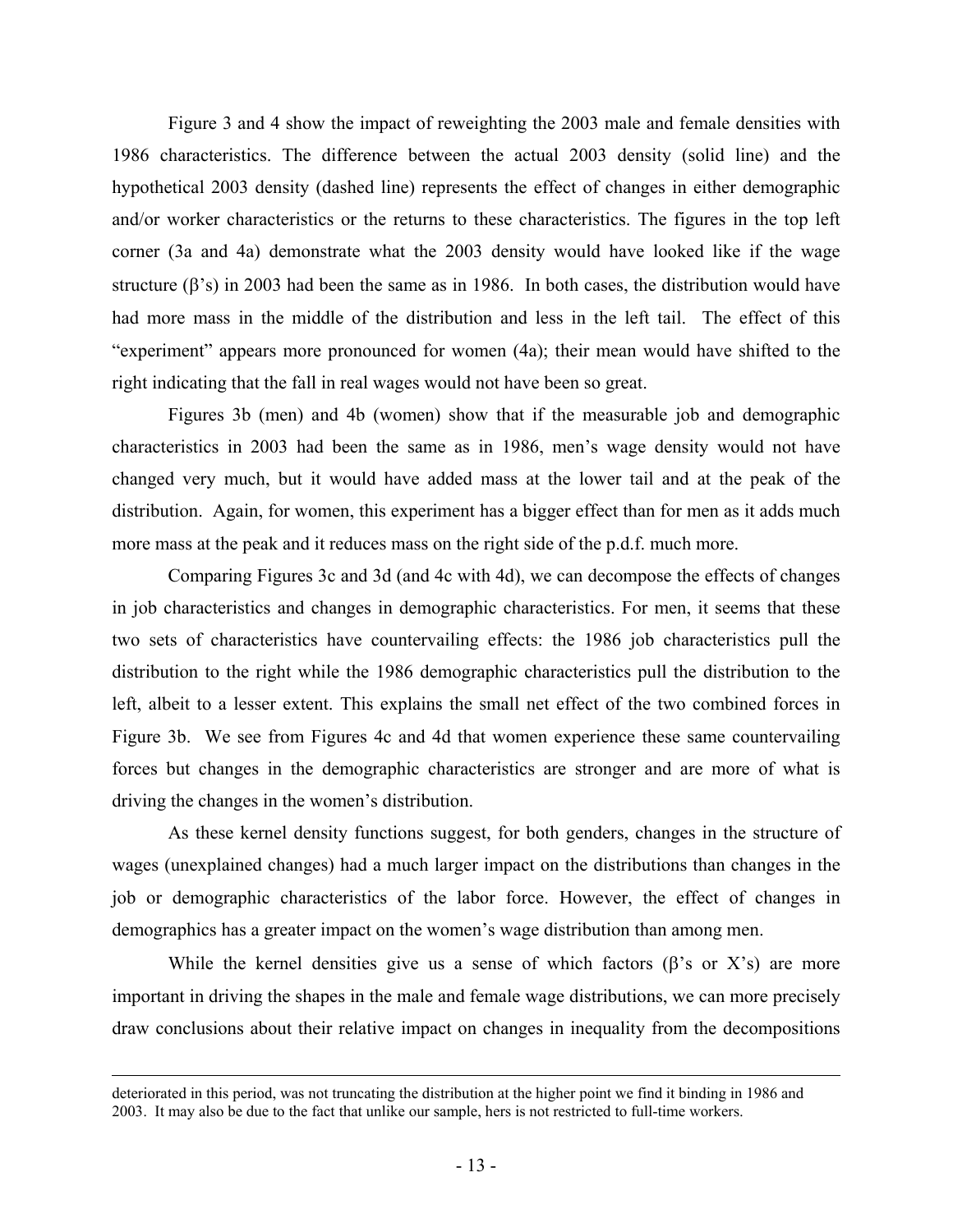of the changes in six measures of inequality presented in Table 5.<sup>17</sup> These results confirm that most of the increase in inequality is due to changes in the wage structure or  $\beta$ 's, which includes the constant or unexplained part of the regression. In most cases, the changes in the wage structure explain over one hundred percent of the increase in inequality (with the percentages being larger for men) indicating that the changes in the demographic and job characteristics of the workers have a countervailing effect. The changes in worker characteristics explain between 10 and 45 percent of the change in overall inequality but a larger percent of the change in the fractile measures, indicating that they play a more important role and have different effects in the bottom and top parts of the distribution.

To see exactly how the changes in the X's and  $\beta$ 's affected the change in inequality, we turn to Table 6. In the first panel we repeat the actual levels and changes in inequality (six measures) for men and women as a benchmark. In the next two panels we present two counterfactuals: a) what the change in inequality would have been had workers been paid with the 2003 wage structure but had 1986 demographic and job characteristics (i.e., X86B03); b) what the change in inequality would have been had workers been paid with the 1986 wage structure but had 2003 demographic and job characteristics (i.e., X03B86). In the final column of each panel we present the difference-in-difference to indicate whose inequality grew more rapidly – men's or women's.

Beginning with an analysis of changes in overall inequality (as measured by the standard deviation, Gini and Theil coefficients), the findings in Table 6 show that if in 2003 the job characteristics had been the same as in 1986, overall inequality would have risen more than it actually did, for both men and women (Panel 2). For men, each of the three measures would have risen by 25% more than the actual rise, whereas for women the standard deviation and Gini would have risen by only 12-18% more, but the Theil would have risen by 40% more. On the other hand, if in 2003 workers had been paid with the 1986 wage structure and retained their 2003 demographic and job characteristics (X03B86), the rise in wage inequality would have been far less than it actually was (Panel 3). The counterfactual rise would have been only about

 $\overline{a}$ 

 $17$  An attempt was made to decompose the Xs into the job vs. the demographic characteristics (and even further by specific characteristic). We found that when we carried out the reverse order decomposition, the results did not hold. DFL acknowledge a problem with sequential decompositions, as the effect of a factor depends on the ordering of the elements in the decomposition.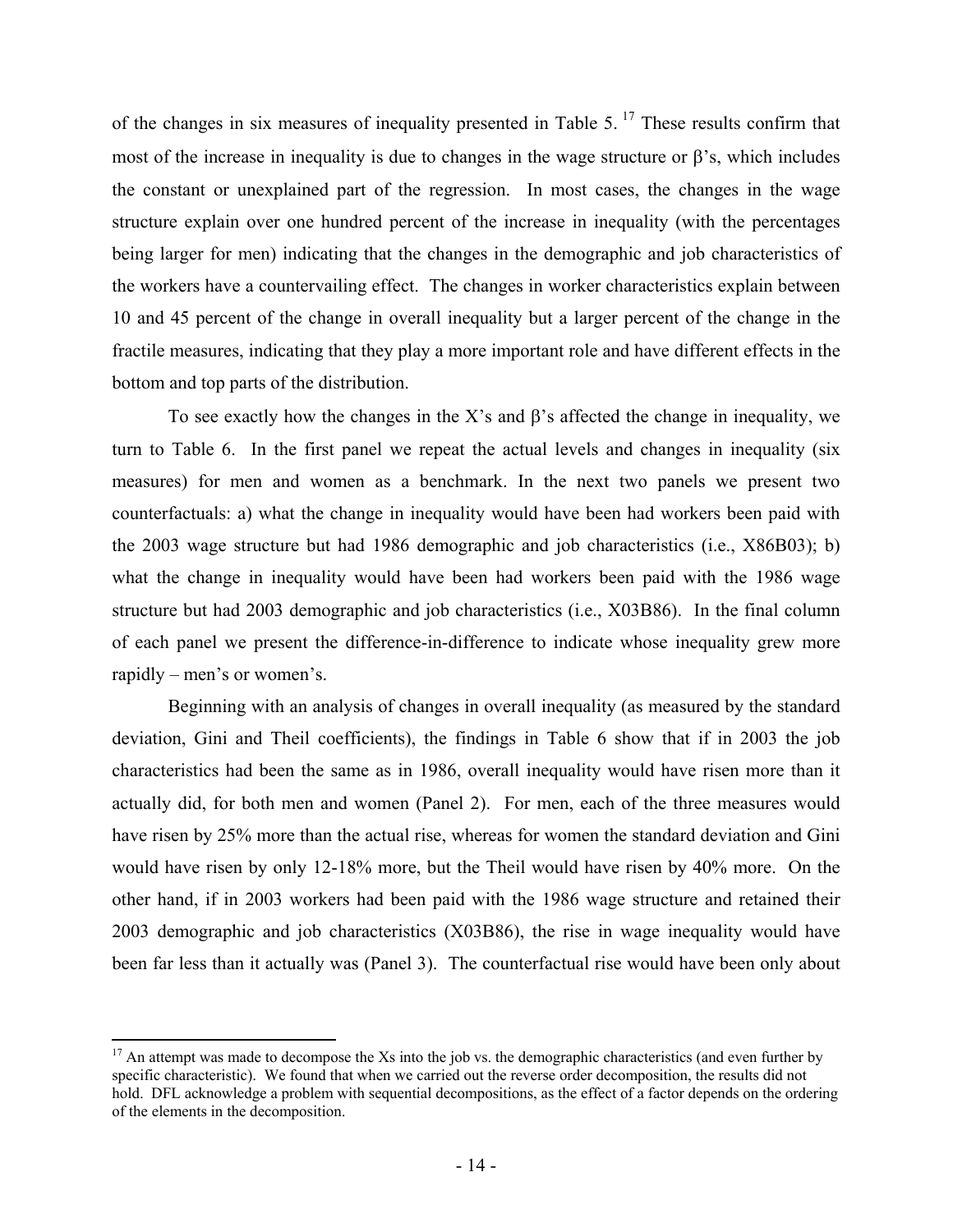16-25% of the actual rise for men and 5-17% of the actual rise for women. The change in the β's are clearly driving the net results for changes in overall inequality.

However, these same statements cannot be made for the changes in the different parts of the distribution. Beginning with changes in the upper half (50-90) of the distribution, we note that the rise would have been smaller if in 2003 men or women had either the same Xs or the same βs as in 1986. Moreover, the role of the Xs is more important than the role of the βs for men as the rise in the 50-90 inequality would have been 4.5% less with X86 and only 1.7% less with the former wage structure (B86). For women, the  $\beta s$  continue to be more important: the rise in the 50-90 inequality would have been 3.5% less with X86 but 18.9% less with the former wage structure (B86).

It is instructive to look more closely at the bottom half of the distribution since this is where there is a divergence in the patterns of changes in inequality for men and women: inequality fell for women (by 10.5 percentage points) and rose for men (by 17.0 percentage points) in the bottom half of the distribution according to the 10-50 fractile measure. If in 2003 women in the bottom half had the same Xs as in 1986, the fall would not have been as large (1.5% less) and if men had had the same Xs as in 1986, the rise would have been slightly higher (by 2.4%). On the other hand, if the βs had been as in 1986, inequality for men in the bottom half of the distribution would not have risen at all, whereas for women it would have risen, rather than fallen.

In sum, the change in the wage structure has played a more important role in the increase in inequality. The change in the demographics have also played a role, but in a countervailing way as the new composition of the work force in 2003 actually contributed to reducing the rise in inequality from what it would have been if there were no change in the composition of the workforce. Different factors are at play in the top half and bottom half of the distribution and they differ for men and women. We next try to understand which Xs and which βs are important in the changes in inequality, with an examination of the coefficients from the logit model and the log wage regressions.

# *5.3. Shifts in the Demographic and Job Characteristics that explain these findings:*

In order to understand which demographic and job characteristics are most important in the changes in inequality, we turn to the logit models used to estimate the predicted probabilities *p* for our analysis, which are reported in Table 7. It is clear from the coefficients that a man 20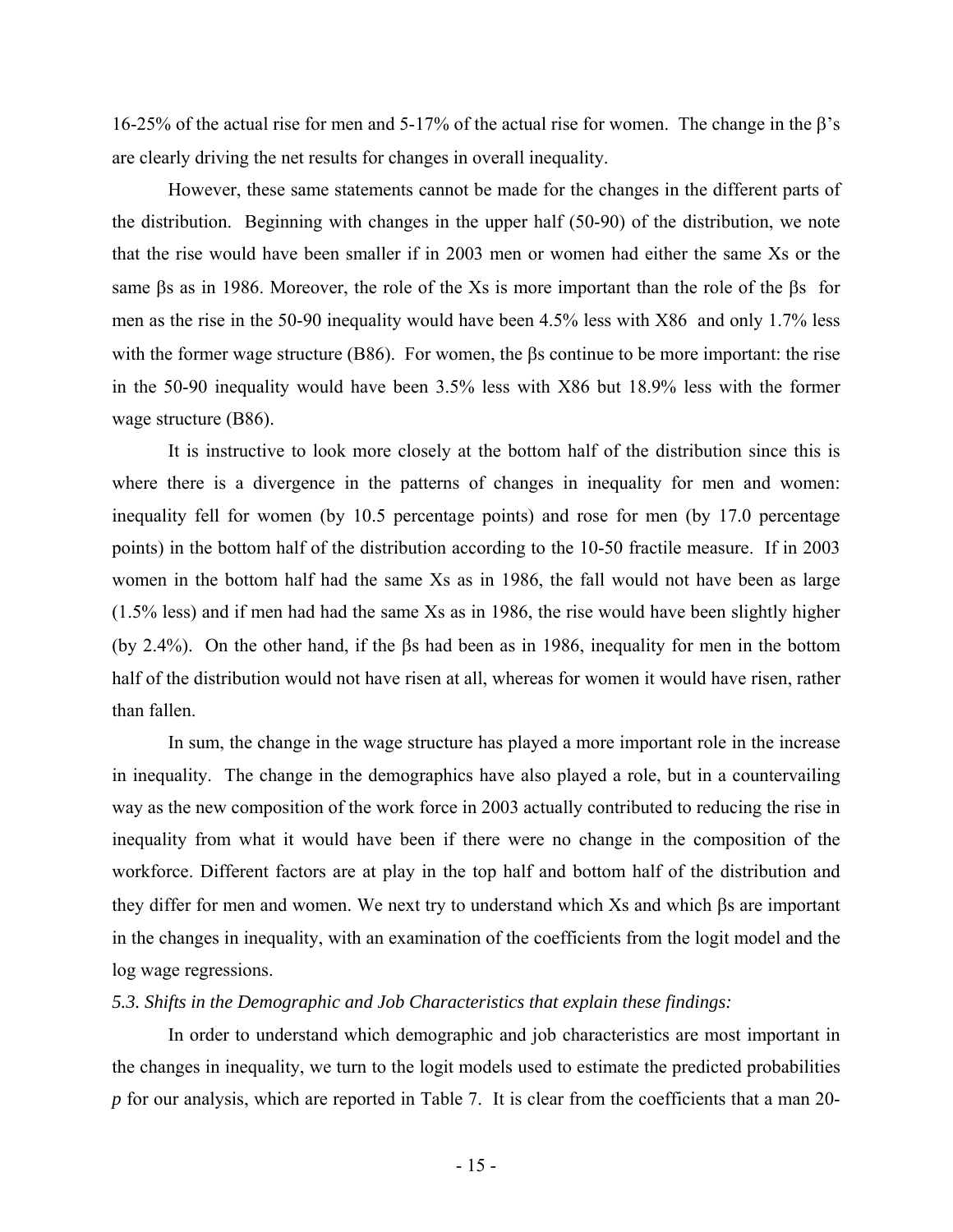49, with less than high school education and working in a large state-owned firm in the agricultural or industrial sector outside of Kyiv is more likely to be in the 1986 sample than in the 2003 sample. For women, the same characteristics hold, with some differences: women in all age groups except 50-60 were more likely to be working in 1986 than in 2003. For women, nationality mattered – if a woman was Russian she would more likely be in the 1986 sample than in the 2003 sample. We note that the constant term, the unexplained portion, is larger for women than for men.

As we saw earlier in Table 3, the 2003 share of working women in the 20-29 age brackets declined by 5.5 percentage points while the share of older women, ages 50-60 rose by almost the same. Moreover, the share of women with less than high school education fell by 16.1 percentage points while the share with higher education rose by 10.6 percentage points. Hence, it would seem that the lower paid women were being substituted with higher paid women and this can explain the fact that the inequality at the higher end of the distribution grew while it fell at the lower end. As for industrial structure, the share of women in agriculture and industry also declined (6.8 and 9.8 percentage points, respectively), as the share of women in education, health and social protection rose (10.2 percentage points). Hence it would seem that most of the 24.0 percent decline of employment of women in this period occurred with women in the bottom part of the distribution leaving more rapidly than women in the middle or top.

The logit results in Table 7 and descriptive statistics in Table 3 inidcate that the changes in the composition of the employed men and the decline in their employment (only 3.4 percent) were much smaller than women's. The share with less than high school education declined but by only 9 percentage points and the share of the young (20-29) only declined by 1.5 percentage points. The more dramatic shifts for men occurred in changes in the job characteristics: shifts out of the state sector were larger than for men and shifts into the new small private sector were also much larger. Since wages in small/micro firms are lower than wages in medium and large firms, the large movement of men into these micro firms helps explain the rise of men's wage inequality in the lower half of the distribution.

# 5.4 Change in the Structure of Wages

The results of the human capital earnings regressions for each year for men and women are shown in Appendix Table A.3, but our principal interest is in the changes in these coefficients over time for men and for women, and their difference-in-differences, which are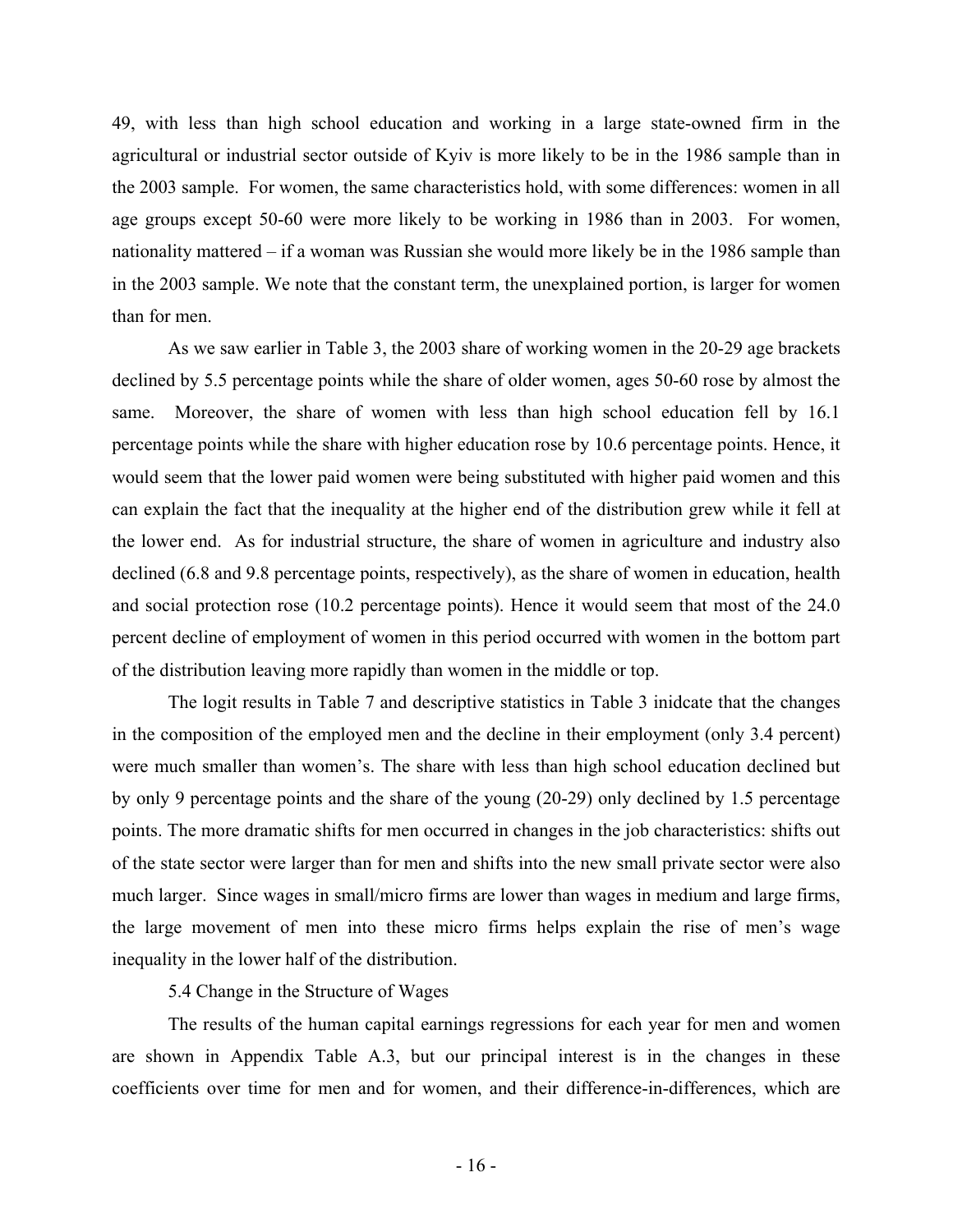presented in Table 8. The number of coefficients that change significantly over time are indicative of the degree to which the wage structure changed.

We can see from Table 8 that the returns to various demographic characteristics have changed. Regarding returns to human capital, we note that the returns to education increase for all higher education levels in 2003, but the 1986-2003 difference is only statistically significant for women with a secondary professional education and men with higher (university) educations. This limited significance is striking in comparison to the significant increase in the return to higher education in many other transition economies (see, e.g., Munich, Svejnar and Terrell, 2005a, 2005b). It seems that the returns to "general human capital," as proxied by the age (or experience) profile, have not changed over time. This is not surprising as this seems to be the finding in several other studies of transition economies. Regarding nationality, Russian women appear to be paid more in 2003 relative to Ukrainians.

As for job characteristics, the wage premium associated with jobs in any economic activity rose relative to wages in agriculture for both men and women. (It does not appear however that the differences among the non-agricultural industries are significant, although we have not tested for this). The significance of the difference-in-difference for the three coefficients on industry, utilities and transportation and communication indicates that men's earnings rose relatively faster than women's in these activities. Given that these are high wage activities, this would explain some of the increase in the upper half of the distribution for men relative to women.

#### **6. Conclusion/Summary**

Ukrainians have experienced a difficult transition to market with dramatic declines in GDP and hyperinflation. The principal question that we address, using the ULMS data, is to what extent inequality rose for men vs. women, and to what extent did changes in the wage structure vs. changes in the composition of the workers explain the rise in inequality. We have found that:

Wage inequality in the Ukraine rose moderately relative to other FSU countries and men's overall wage inequality rose faster than that of women. The latter finding is consistent with findings for Poland (Keane and Prasad, 2002) and Russia (Brainerd, 1998).

Women experienced "positive" growth in inequality in that dispersion grew in the top half of the distribution and actually declined in the bottom half. Men's inequality grew more in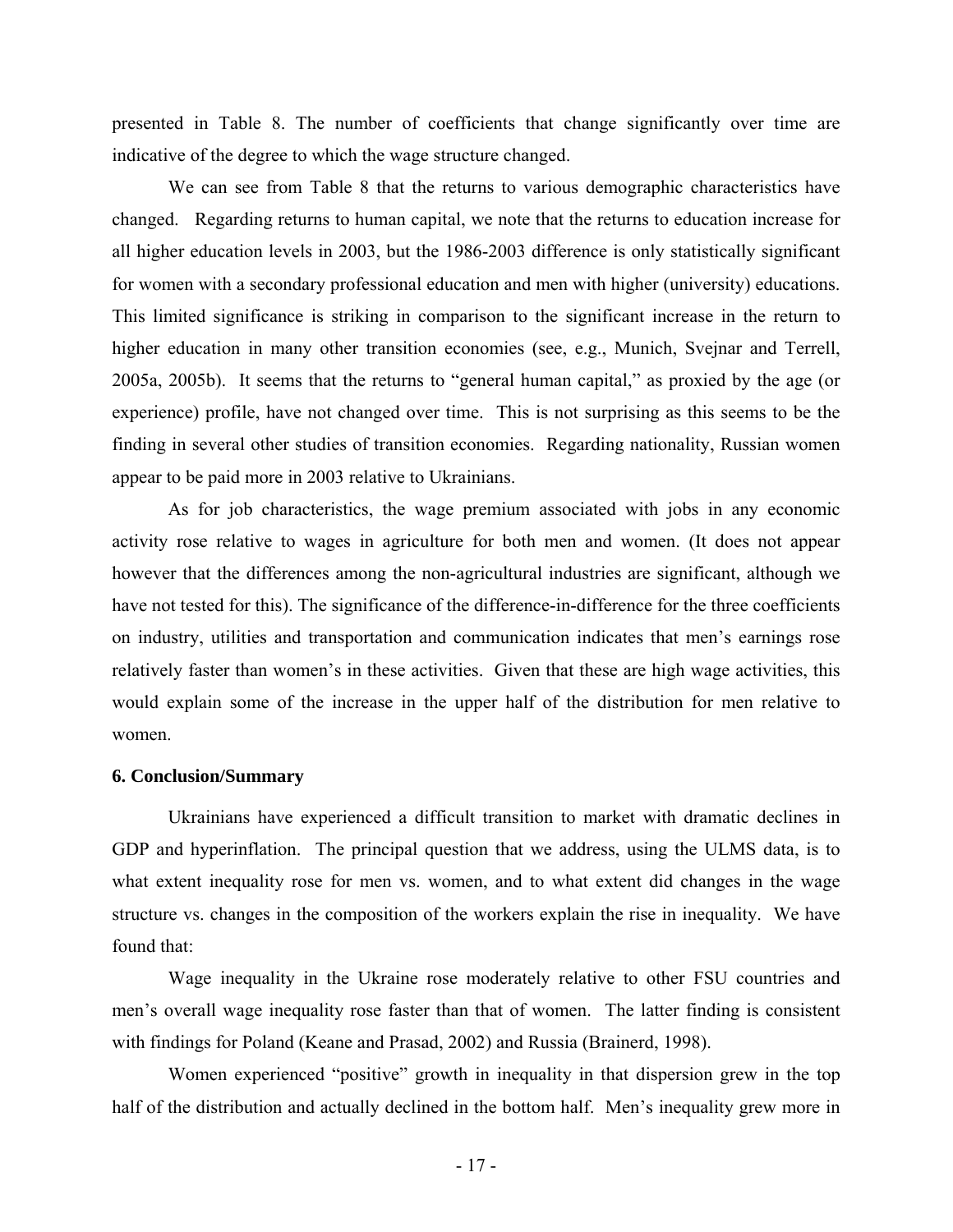the bottom half than in the top half of the distribution. Minimum wages appear to play an important role in the truncation of women's distribution. The finding of the impact of the minimum wage is counter to what has been surmised in the literature for the FSU countries. For example, Brainerd (2000; 1998) suggests that the significant widening of the lower half of the distribution in Russia and Ukraine as compared to other transition countries was due to the low and deteriorating minimum wage in these countries. We find it played an important role for women in both 1986 and in 2003, although it is the case that the level of the real minimum wage fell substantially during the 1990s and may not have played a binding role at that time.

Overall inequality in 2003 would have been higher if men and women working at that time had the same demographic and job characteristics as workers in 1986. From the logit analysis we note that employed individuals in 1986 (as compared to those employed in 2003) were younger (for women), less educated, and more likely to be working in the agricultural or industrial sectors, state sector and large or very large firms. We note that among men, reweighting by any of these 1986 characteristics seems to increase measures of dispersion in all parts of the distribution. It seems that job characteristics play an important role, and within that, the large movement of men into the small-scale sector helps explain the increase of inequality in the low end of the distribution. For women, reweighting by 1986 demographic characteristics also increases inequality throughout, but especially so in the bottom half of the distribution as there were many more women with low education levels than in 2003. This finding confirms earlier findings by Hunt (2002) for Germany and Newell and Socha (2005) for Poland where low-skilled female workers dropped out of the labor force more so than other groups.

 Overall inequality in 2003 would have been significantly lower if men and women had been paid according to the 1986 wage structure. Like Newell and Socha (2005), we find that changes in the wage structure and labor force composition pull inequality in opposition directions. Our decomposition allows us to state unequivocally that changes in the wage structure explain the lion's share of increase in inequality. The sources of the changes in the wage structure, found from estimating human capital earnings functions separately for men and for women in 1986 and 2003 and examining the differences for men and women over time as well as their differences-in-differences, are in both demographic and job chacracteristics. For both men and women, wages rose more for the more educated, for non-agricultural jobs relative to agriculture and for the larger firms relative to the smaller firms. These findings have been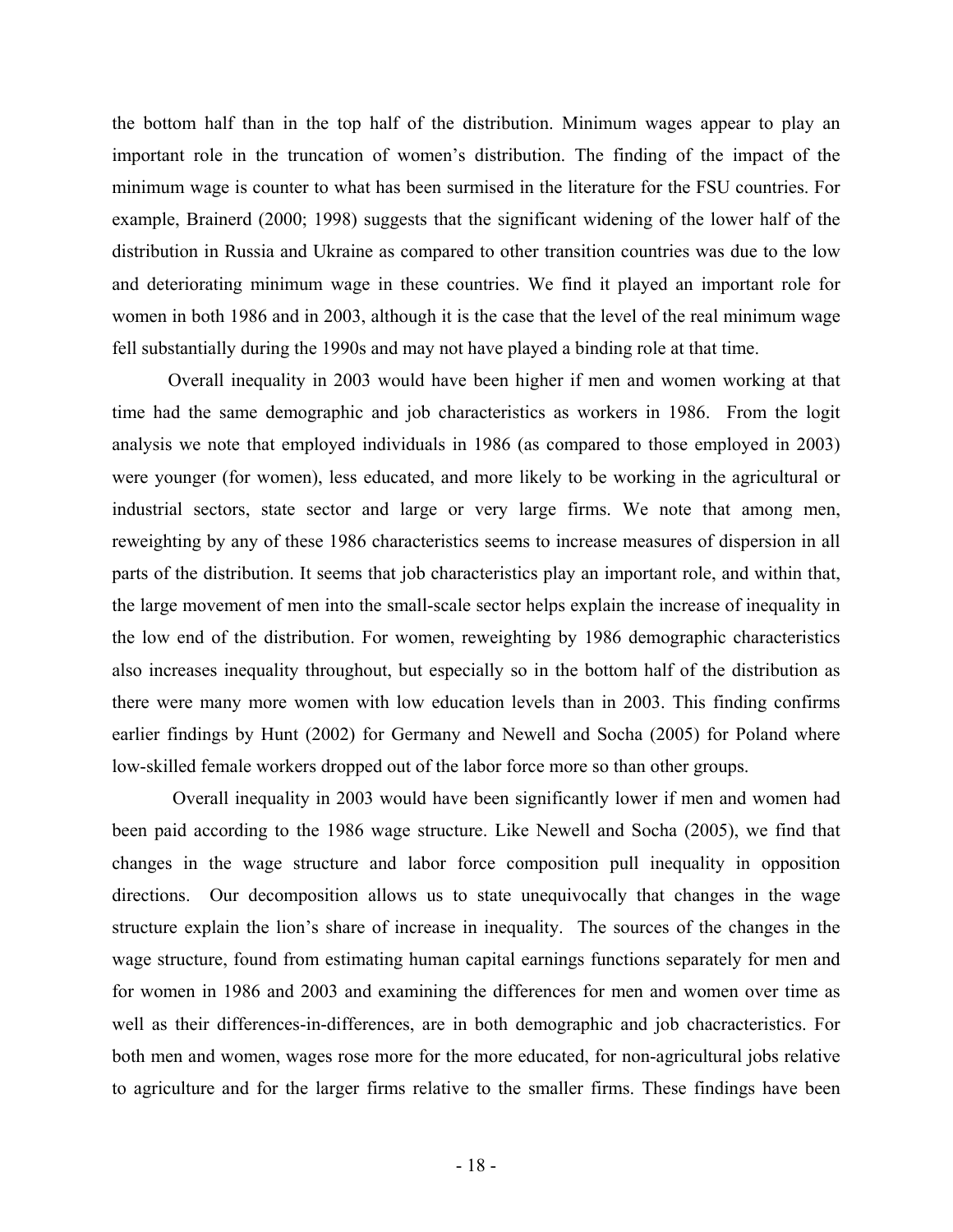confirmed for other transition countries as well. The literature on changes in the returns to human capital in transition countries has consistently shown that a factor driving the increase in inequality was the more rapid increase in the returns to higher education relative to lower levels of education in these economies (e.g. Jolliffe and Campos, 2005; Flanagan, 1998; Münich, Svejnar and Terrell, 2005b; Keane and Prasad, 2002; Orazem and Vodopivec, 1997; and Rutowski, 1996). Others have shown that a key change in the wage structure during transition is the private sector wage premium (Keane and Prasad, 2002; Adamchik and Bedi, 2000; Newell, 2005). Other than the study by Munich et al. (2005), we have not seen evidence on the relative changes in the wage structure for men and women in transition. We have shown here that there was essentially no difference in the growth of these premiums between men and women. This finding is also consistent with findings for other transition economies. According to Munich et al. (2005), changes in return to human capital during the transition were very similar for men and women in the Czech Republic, Estonia, Hungary, Poland, and Slovenia.

Hence we conclude that the rise in inequality is largely due to the market forces changing the wage structure, more than the composition of the labor force, and that changes in the wage structure were similar for men and women and hence due not explain the more rapid growth of men's wage inequality. What does explain the difference between men's and women's change in inequality are: a) the institution of the minimum wage, which is holding up the bottom of women's wage distribution; and b) the more rapid change in the composition of employed women from 1986 to 2003, with larger declines in the share of employed women with less education and who are younger.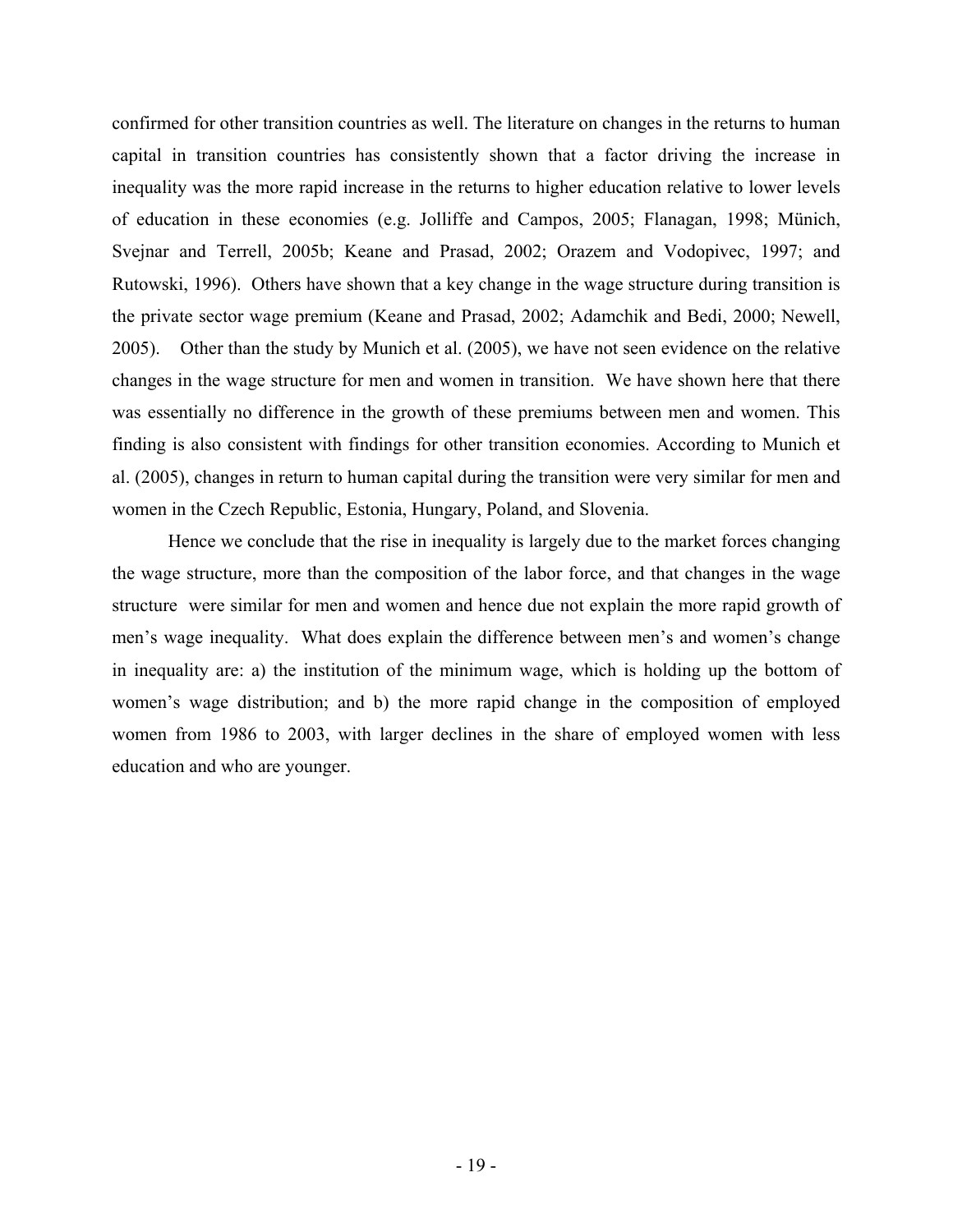#### **References**

- Adamchik, Vera and Arjun Bedi, 2000. "Wage differentials between the Public and Private Sectors: Evidence from an Economy in Transition," Labour Economics, Vol. 7, 203-224.
- Atkinson Anthony B. and John Micklewright, 1992, *Economic Transformation in Eastern Europe and the Distribution of Income*. Cambridge: Cambridge University Press.
- Altonji, Joseph G. and Rebecca M. Blank, 1999. "Race and Gender in the Labor Market," in Ashenfelter, O. and D. Card, eds. *Handbook of Labor Economics*, Vo. 3C Amsterdam, North Holland.
- Anderson, Kathryn and Richard Pomfret, 2003. "Women in the Labour Market in the Kyrgyz Republic, 1993 and 1997," in Anderson, K. and R. Pomfret, eds. *Consequences of Creating a Market Economy: Evidence from Household Surveys in Central Asia.* Edward Elgar, Cheltenham, UK.
- Blau, Francine and Lawrence Kahn, 1996. "Wage Structure and Gender Earnings Differentials: An International Comparison," *Economica*, Vol. 63, No. 250, Supplement: Economic Policy and Income Distribution: S29-S62.
- Blundell, Richard, Amanda Gosling, Hidehiko Ichimura, and Costas Meghir, 2004. "Changes in the Distribution of Male and Female Wages Accounting for Employment Composition using Bounds," Institute for the Study of Labor (IZA), Discussion Paper No. 1350, October.
- Brainerd, Elizabeth, 2002. "Five Years After: The Impact of Mass Privatization on Wages in Russia, 1993-1998," *Journal of Comparative Economics*, Vol. 30, No. 1, March: 160- 190.
- Brainerd, Elizabeth, 2000. "Women in Transition: Changes in Gender Wage Differentials in Eastern Europe and the Former Soviet Union," *Industrial and Labor Relations Review*, Vol. 54, No. 1, October: 138-162.
- Brainerd, Elizabeth, 1998. "Winners and Losers in Russia's Economic Transition," *The American Economic Review*, Vol. 88, No. 5, December:1094-116.
- Chapman, Janet, 1991. "Recent and Prospective Trends in Soviet Wage Determination," in Guy Standing (ed.), *In Search of New Flexibility: The New Soviet Labor Market*, Geneva: International Labour Office.
- Commander, Simon, Andrei Tolstopiatenko, and Ruslan Yemtsov, 1999. "Channels of Redistribution: Inequality and Poverty in the Russian Transition," *Economics of Transition*, Vol. 7, No. 2: 411-447.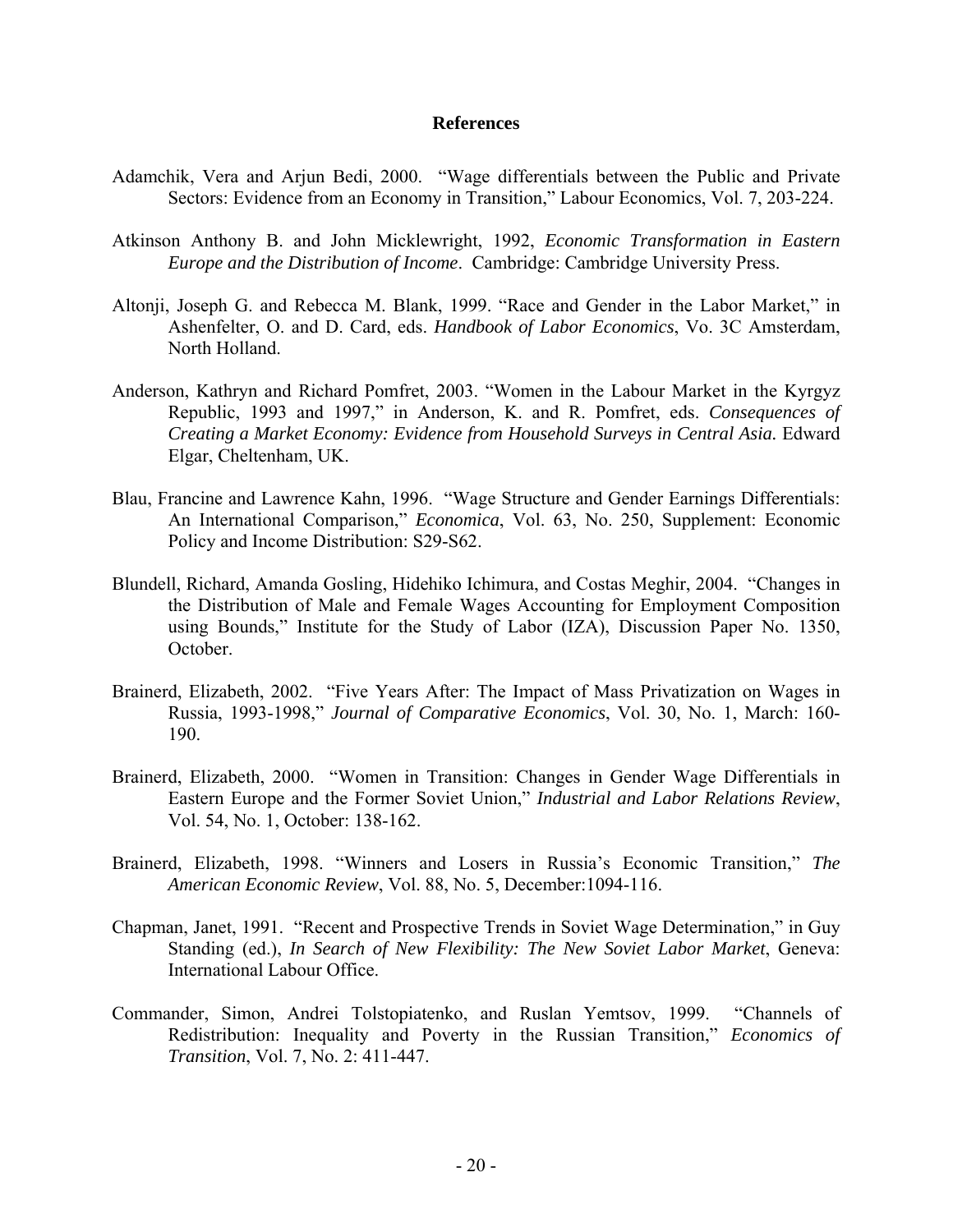- DiNardo, John, Nicole Fortin, and Thomas Lemieux, 1996. "Labor Market Institutions and the Distribution of Wages, 1973-1992: A Semiparametric Approach," *Econometrica*, Vol. 64, No. 5: 1001-1044.
- DiNardo, John and Justin Tobias, 2001. "Nonparametric Density and Regression Estimation," *Journal of Economic Perspectives*, Vol. 15, No. 4, Fall: 11-28.
- Economic Bank for Reconstruction and Development, 1999. *Transition Report 1999*, EBRD: London.
- Economist Intelligence Unit, 2003. "Country Report: Ukraine", October.
- Elborgh, Katrin and Mark Lewis, 2002. "Privatization in Ukraine: Challenges of Assessment and Coverage in Fund Conditionality," IMF Policy Discussion Paper PDP/02/7, May.
- Flanagan, Robert J., 1998. "Were Communists Good Human Capitalists? The case of the Czech Republic," *Labour Economics.* Vol 5, No.3: 295-312.
- Garner, Thesia and Katherine Terrell, 1998 "A Gini Decompositon Analysis of Inequality in the Czech and Slovak Republics During the Transition," *The Economics of Transition*, Vol. 6 No. 1: 23-46.
- German Advisory Group on Economic Reforms (GAG) with the Ukrainian Government, 2001. *A Constructive Retrospective of the Economic Reforms in Ukraine in the Year 2000*, German Advisory Group on Economic Reforms.
- Hunt, Jennifer, 2002. "The Transition in East Germany: When is a Ten-Point Fall in the Gender Wage Gap Bad News?" *Journal of Labor Economics*, Vol. 20, No. 1: 148-169.
- International Labour Office, Central and Eastern European Team (ILO), 1998. *Ukraine Country Employment Policy Review*. Geneva.
- International Labour Office (ILO), Central and Eastern European Team (ILO), 1995. *The Ukrainian Challenge: Reforming Labour Market and Social Policy*, Budapest: Central European University Press.
- International Labour Office (ILO), 2004. "e.quality@work: An Information Base on Equal Employment Opportunities for Women and Men." At the following website visited Dec. 2, 2004: www.ilo.org/public/english/employment/gems/eeo/law/ukraine.htm
- Jolliffe, Dean and Nauro Campos, 2005. "Does Market Liberalization Reduce Gender Discrimination? Econometric Evidence from Hungary, 1986 to 1998." *Labour Economics*, 2005, 12(1): 1-22

Kornai, Janos, 1992. *The Socialist System*, Princeton: Princeton University Press.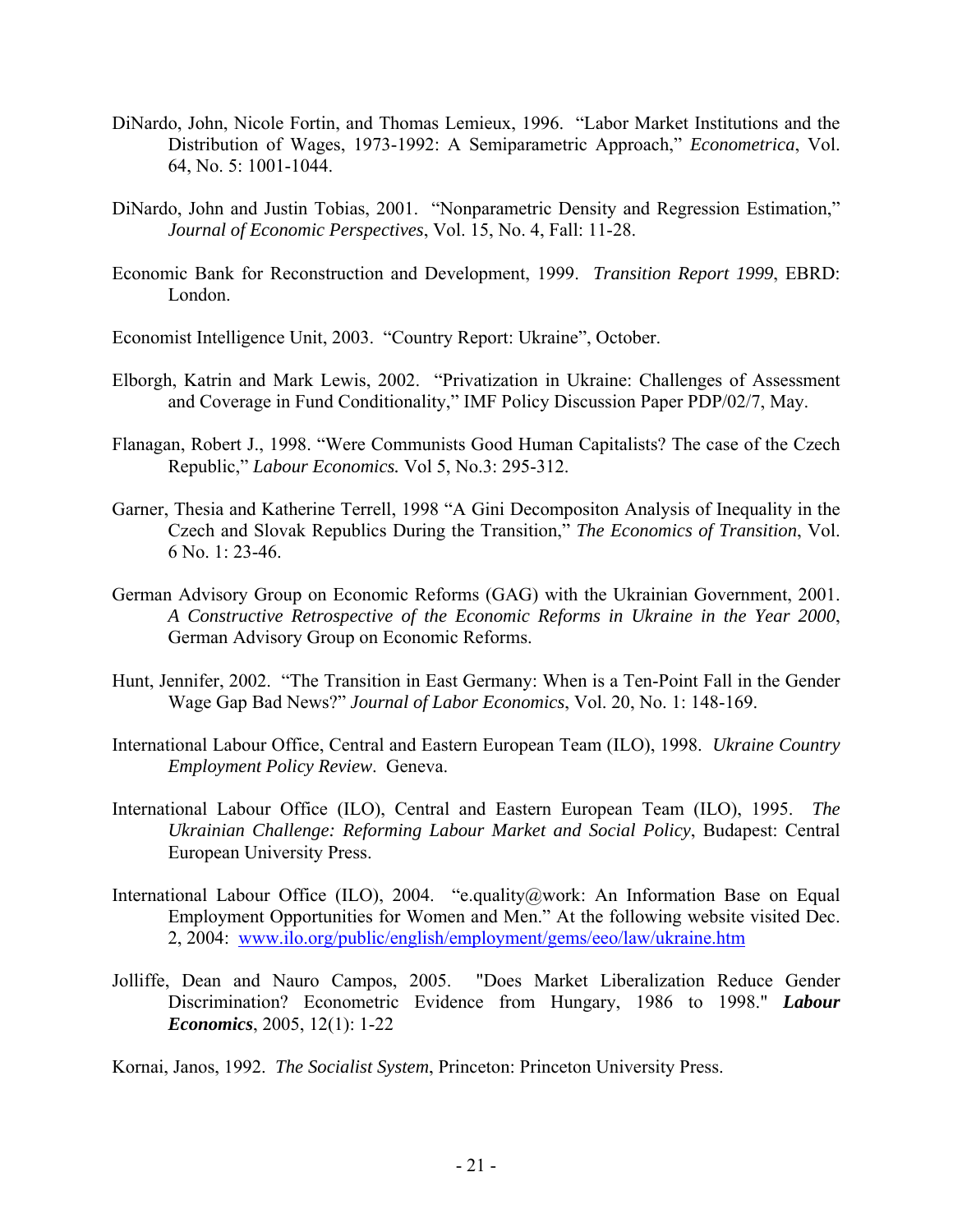- Lehmann, Hartmut and Jonathan Wadsworth, 2003. "Wage Arrears, Pay Gaps, and the Distribution of Earnings: What can we learn from Russia?" Royal Holloway-University of London Discussion Paper 2003-02.
- Milanovic, Branko, 1998. *Income, Inequality and Poverty During the Transition from Planned to Market Economy*, Washington DC: The World Bank.

\_\_\_\_\_\_\_\_, 1999. "Explaining the Increase in Inequality during the Transition," *Economics of Transition*, Vol. 7, No. 2: 299-341.

- Münich, Daniel, Jan Svejnar and Katherine Terrell, 2005a. "Are Markets Paying Women Better than the Planners?" *Journal of Comparative Economics,* forthcoming.
- Münich, Daniel, Jan Svejnar and Katherine Terrell, 2005b. "Returns to Human Capital under the Communist Wage Grid and during the Transition to a Market Economy," *Review of Economics and Statistics, Vol.* 83, No. 1, forthcoming.
- Newell, Andrew, 2001. "The Distribution of Wages in Transition Countries," Institute for the Study of Labor (IZA), Discussion Paper No. 267, March.
- Newell, Andrew and Mieczyslaw W. Socha, 2005. "The Distribution of Wages in Poland, 1992- 2002," Institute for the Study of Labor (IZA), Discussion Paper No. 1485, February.
- Oaxaca, Ronald, 1973. "Male-Female Wage Differentials in Urban Labor Markets," *International Economic Review*, Vol. 14, No. 3, October: 693-709.
- Ogloblin, Constantin G., 1999. "The Gender Earnings Differential in the Russian Transition Economy," *Industrial and Labor Relations Review*, Vol. 52, No. 4, July: 602-627.
- Orazem, Peter and Milan Vodopivec, 1997. "Value of Human Capital in Transition to Market: Evidence from Slovenia," *European Economic Review*, papers and proceedings, Vol. 41, Issue 3-5 : 893-903.
- Pankow, Wlodzimierz and Evgienii Kopatko, 2001. "Workers and Unions in Postcommunist Ukraine" in Stephen Crowley and David Ost (eds.), *Workers After Workers' States*, Lanham: Rowman and Littlefield.
- Pivovarskey, Alexander, 2001. "How Does Privatization Work? Ownership Concentration and Enterprise Performance in Ukraine," IMF Working Paper WP/01/42, April.
- Rutkowski, Jan, 1996. "High Skills Pay Off: The Changing Wage Structure During Economic Transition in Poland," *Economics of Transition*, Vol. 4, No. 1, May: 89-112.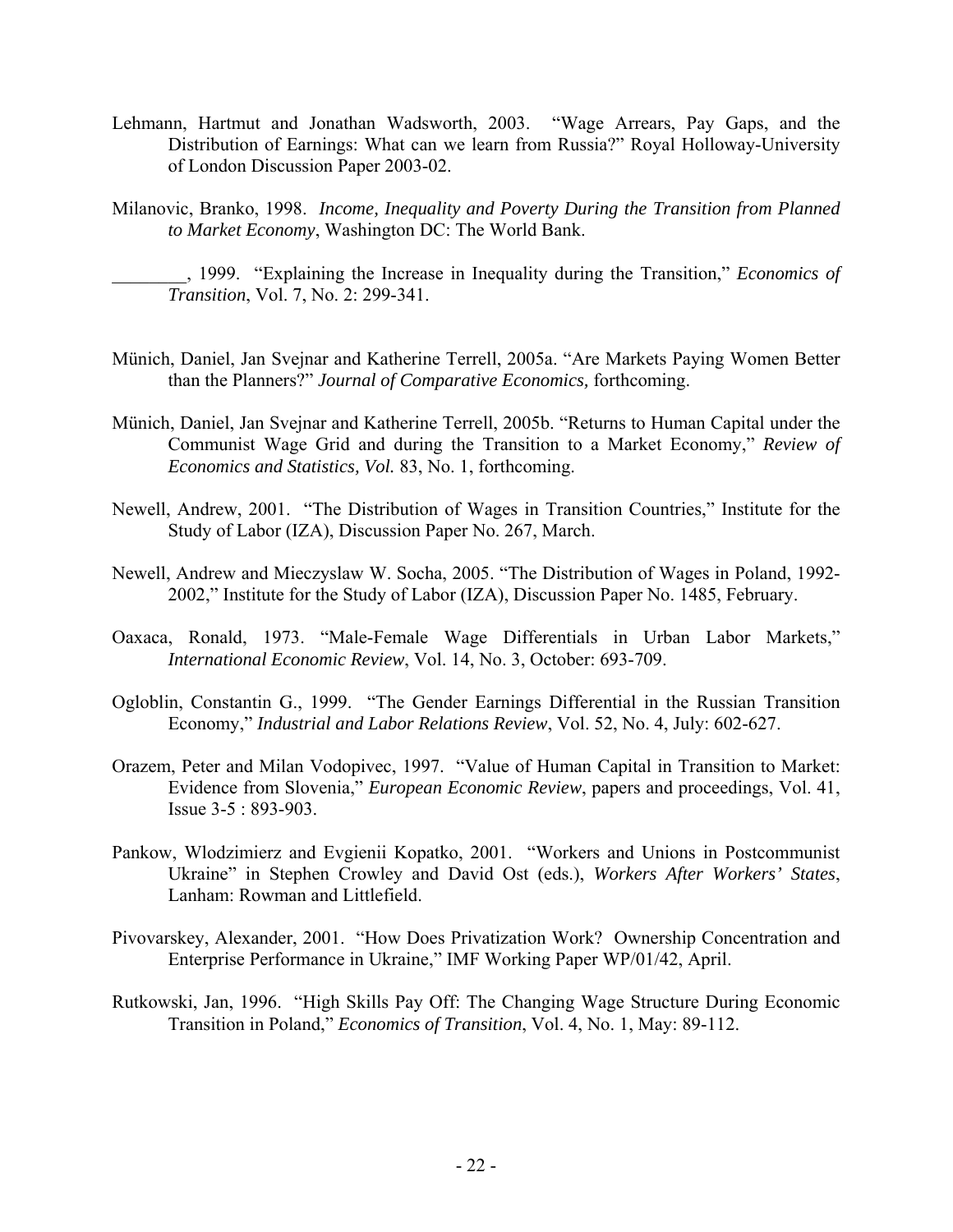|             | <b>Table 1: Policy Timeline</b>                                                                                                                                                                                                                 |
|-------------|-------------------------------------------------------------------------------------------------------------------------------------------------------------------------------------------------------------------------------------------------|
| 1985        | Beginning of <i>perestroika</i> .                                                                                                                                                                                                               |
| 1986        | Wage reforms introduced in goods sectors.                                                                                                                                                                                                       |
| 1990        | Ukrainian Council of Ministers formulates a "Program for Transition to a Market Economy" (Nov.)                                                                                                                                                 |
| 1991        | Independence from the USSR (Aug.)                                                                                                                                                                                                               |
|             | Nationalization of all USSR property in Ukraine (Sept.)                                                                                                                                                                                         |
|             | Employment Act passes (legitimizes unemployment)                                                                                                                                                                                                |
|             | Creation of State Employment Service, Employment Fund                                                                                                                                                                                           |
|             | Decentralization of wage system. Tariff system still used as a benchmark to ensure wage differentials.                                                                                                                                          |
| 1992        | Initial price liberalization (Jan.)                                                                                                                                                                                                             |
|             | Small- and large-scale privatization begins                                                                                                                                                                                                     |
|             | Karbovanets (interim currency) introduced                                                                                                                                                                                                       |
|             | Reintroduction of centralized system of wage regulation for public sector                                                                                                                                                                       |
|             | Decree on Wages establishes minimum wage to be determined by prices of 70 goods needed for 'subsistence. <sup>"</sup>                                                                                                                           |
| 1993        | Income-tax law adopted.                                                                                                                                                                                                                         |
|             | Law on Collective Contracts and Agreements establishes legal grounds for collective bargaining.                                                                                                                                                 |
|             | General tariff agreement sets wage coefficients for different categories of workers and sectors based the minimum wag                                                                                                                           |
| 1995        | Most prices liberalized                                                                                                                                                                                                                         |
|             | Voucher privatization begins                                                                                                                                                                                                                    |
|             | Most export quotas and licenses abolished                                                                                                                                                                                                       |
|             | New Law on Wages adopted, strengthening the role of bargaining in setting wages.                                                                                                                                                                |
| 1996        | New currency (Hryvnia) introduced                                                                                                                                                                                                               |
| <b>2000</b> | Significant reforms introduced in areas of government decision-making, budget, tax, land, and energy sector. <sup>2</sup><br>(e.g. Social privileges for certain population and professional groups were reduced in the 2000 State Budget Law.) |

Sources: Aslund (2002), EBRD (1999), ILO (1998), ILO (1995), Chapman (1991).

<sup>1</sup> This method was later suspended. Now, the Cabinet of Minister decides the minimum wage, which must be approved by Parliament.

 $2^2$  Binding at all levels of contractual regulation of wages, as agreed by the Cabinet of Ministers and twelve trade union associations

 $2^2$  See Aslund (2002) for discussion of these reforms.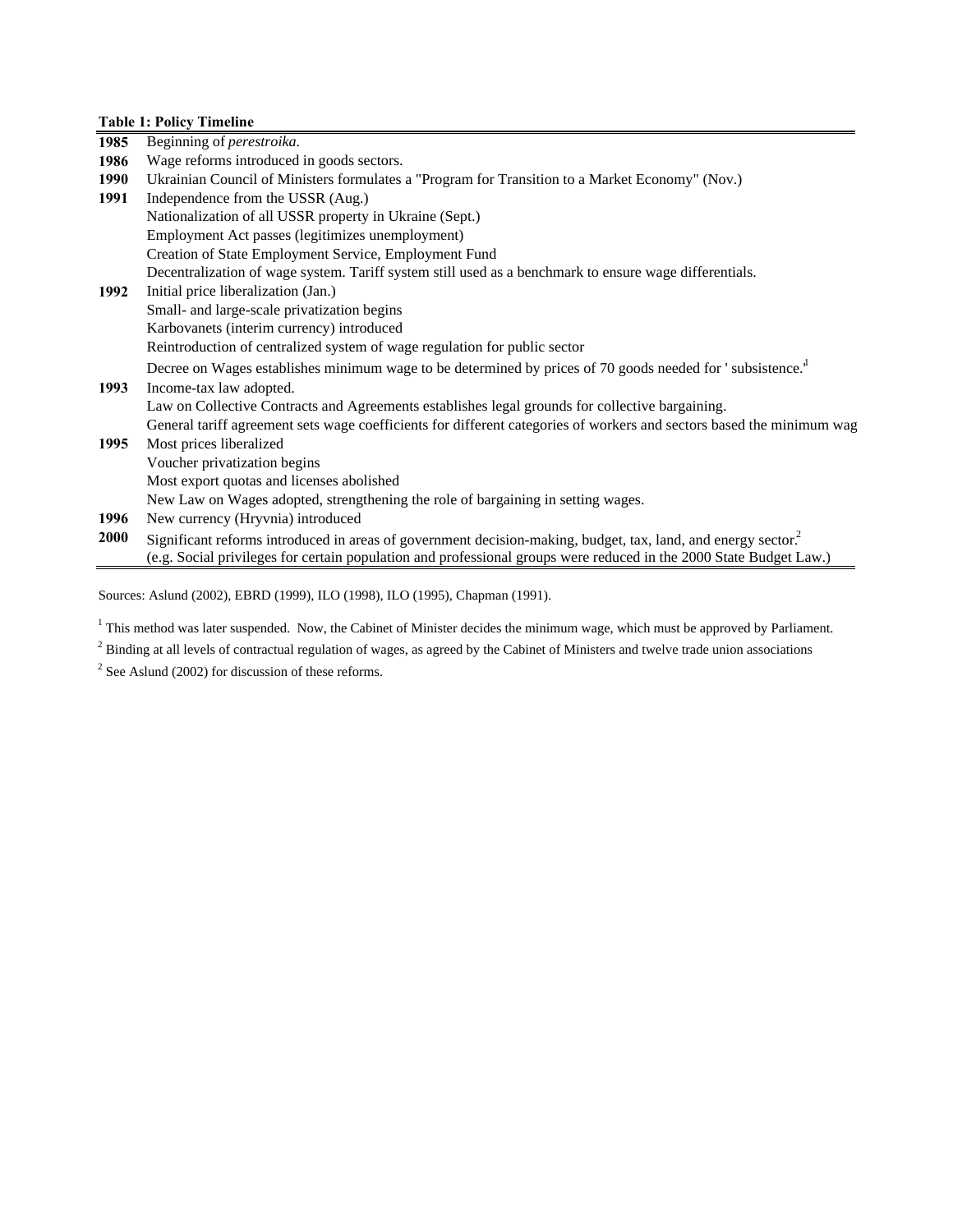# **Table 2: Sample Selection, By Gender**

|                               |      | Total Sample, 15- | <b>Analytical Sample</b> |          |         | Missing         |                    |      |      | Unemployed (Job |           |      |
|-------------------------------|------|-------------------|--------------------------|----------|---------|-----------------|--------------------|------|------|-----------------|-----------|------|
|                               |      | 60                | Employed $FT1$           |          |         | Wage/Empl. Info | <b>Employed PT</b> |      |      | Seeking)        | Out of LF |      |
|                               |      | (a)               | (b)                      |          | (c)     |                 | (d)                |      |      | (e)             | (f)       |      |
|                               | 86   | 03                | 86                       | 03       | 86      | 03              | 86                 | 03   | 86   | 03              | 86        | 03   |
| <b>MEN</b>                    |      |                   |                          |          |         |                 |                    |      |      |                 |           |      |
| <b>Observations</b>           | 2452 | 2977              | 1385                     | 1338     | 637     | 284             | 26                 | 195  | 22   | 423             | 382       | 737  |
| % of Total Sample, age        |      |                   |                          |          |         |                 |                    |      |      |                 |           |      |
| 15-60                         | 100% | 100%              | 56%                      | 45%      | 26%     | 10%             | 1%                 | 7%   | 1%   | 14%             | 16%       | 25%  |
| Age                           |      |                   |                          |          |         |                 |                    |      |      |                 |           |      |
| $%15-19$                      | 13.5 | 15.0              | 1.9                      | 2.8      | 2.1     | 4.2             | 0.0                | 9.7  | 50.9 | 12.2            | 67.4      | 44.3 |
| $%20-29$                      | 28.3 | 23.3              | 29.0                     | 27.5     | 30.0    | 28.9            | 37.7               | 17.4 | 30.1 | 28.6            | 22.7      | 12.1 |
| %30-39                        | 27.0 | 20.3              | 30.3                     | 24.3     | 36.5    | 24.6            | 43.5               | 24.0 | 13.6 | 24.1            | 1.3       | 8.6  |
| %40-49                        | 21.0 | 22.8              | 26.4                     | 27.0     | 22.8    | 26.9            | 18.8               | 29.1 | 5.4  | 23.7            | 1.8       | 11.7 |
| $%50-60$                      | 10.2 | 18.5              | 12.5                     | 18.4     | 8.6     | 15.5            | 0.0                | 19.8 | 0.0  | 11.4            | 6.9       | 23.4 |
| <b>Education Levels</b>       |      |                   |                          |          |         |                 |                    |      |      |                 |           |      |
| % Less than High School       | 15.1 | 13.8              | 14.0                     | 4.9      | 9.8     | 7.2             | 6.8                | 8.1  | 31.6 | 9.3             | 29.5      | 36.2 |
| %High School                  | 28.5 | 24.9              | 26.6                     | 23.3     | 26.7    | 26.7            | 40.7               | 18.3 | 22.9 | 25.6            | 38.9      | 28.4 |
| % Vocational                  | 27.9 | 30.3              | 28.6                     | 32.5     | 28.9    | 30.5            | 30.3               | 38.4 | 39.3 | 40.7            | 22.4      | 18.6 |
| % Secondary Professional      | 16.3 | 17.6              | 17.4                     | 22.0     | 19.5    | 18.7            | 12.8               | 15.8 | 2.4  | 16.4            | 7.2       | 10.5 |
| %Higher Education*            | 12.2 | 13.4              | 13.5                     | 17.4     | 15.2    | 16.9            | 9.5                | 19.4 | 3.8  | 8.0             | 2.1       | 6.2  |
| <b>Nationality</b>            |      |                   |                          |          |         |                 |                    |      |      |                 |           |      |
| % Ukrainian                   | 78.1 | 78.8              | 77.2                     | 78.2     | 79.2    | 79.4            | 96.6               | 77.7 | 79.8 | 79.2            | 78.0      | 79.5 |
| %Russian                      | 18.4 | 17.0              | 19.6                     | 17.3     | 16.0    | 16.0            | 3.4                | 16.9 | 12.1 | 18.2            | 19.4      | 16.3 |
| % Other (Including            |      |                   |                          |          |         |                 |                    |      |      |                 |           |      |
| Byelorussian, Jewish)         | 3.5  | 4.3               | 3.2                      | 4.5      | 4.8     | 4.5             | 0.0                | 5.4  | 8.0  | 2.7             | 2.7       | 4.2  |
| <b>Marital Status</b>         |      |                   |                          |          |         |                 |                    |      |      |                 |           |      |
| % Unmarried                   | 30.1 | 40.9              | 16.9                     | 28.1     | 18.0    | 32.0            | 17.3               | 32.8 | 87.1 | 47.5            | 88.6      | 65.9 |
| %Married                      | 69.9 | 59.1              | 83.1                     | 71.9     | 82.0    | 68.0            | 82.7               | 67.2 | 12.9 | 52.6            | 11.4      | 34.1 |
| <b>WOMEN</b>                  |      |                   |                          |          |         |                 |                    |      |      |                 |           |      |
| <b>Observations</b>           | 3461 | 3907              | 1831                     | 1391     | 954     | 168             | 47                 | 365  | 17   | 425             | 612       | 1558 |
| % of Total Sample, age        |      |                   |                          |          |         |                 |                    |      |      |                 |           |      |
| 15-60                         | 100% | 100%              | 53%                      | 36%      | 28%     | 4%              | 1%                 | 9%   | 0%   | 11%             | 18%       | 40%  |
| Age                           |      |                   |                          |          |         |                 |                    |      |      |                 |           |      |
| $15-19$                       | 11.5 | 12.5              | 3.3                      | 2.4      | 2.3     | 5.3             | 2.1                | 2.3  | 28.0 | 9.1             | 47.6      | 26.0 |
| 20-29                         | 26.3 | 21.1              | 25.0                     | 19.5     | 28.9    | 17.4            | 24.0               | 18.4 | 50.2 | 30.5            | 25.4      | 20.9 |
| 30-39                         | 27.1 | 20.4              | 26.3                     | 26.7     | 39.7    | 28.0            | 51.6               | 26.0 | 8.5  | 24.0            | 9.8       | 11.4 |
| 40-49                         | 23.2 | 24.8              | 31.4                     | 32.5     | 19.9    | 36.8            | 19.9               | 35.5 | 0.0  | 24.1            | 6.5       | 13.9 |
| 50-60                         | 11.9 | 21.3              | 14.0                     | 19.0     | 9.3     | 12.5            | 2.4                | 17.8 | 13.3 | 12.4            | 10.8      | 27.9 |
| <b>Education Levels</b>       |      |                   |                          |          |         |                 |                    |      |      |                 |           |      |
| Less than High School         | 18.0 | 12.1              | 18.9                     | $2.8\,$  | 13.5    | 8.1             | 10.4               | 2.5  | 22.3 | 8.0             | 23.6      | 24.7 |
| <b>High School</b>            | 28.1 | 25.8              | 27.2                     | $20.0\,$ | 23.6    | 25.8            | 18.4               | 17.0 | 26.7 | 26.0            | 40.1      | 33.2 |
| Vocational                    | 16.3 | 20.3              | 16.4                     | 22.2     | 15.5    | 22.3            | 25.2               | 20.1 | 41.2 | 25.7            | 15.9      | 16.8 |
| <b>Secondary Professional</b> | 24.4 | 26.4              | 25.3                     | 32.1     | 28.0    | 25.0            | 29.4               | 32.3 | 7.0  | 29.2            | 14.9      | 18.9 |
| Higher Education*             | 13.2 | 15.5              | 12.2                     | 22.8     | 19.3    | 18.9            | 16.6               | 28.1 | 2.8  | 11.1            | 5.5       | 6.4  |
| <b>Nationality</b>            |      |                   |                          |          |         |                 |                    |      |      |                 |           |      |
| Ukrainian                     | 77.8 | 78.6              | 77.1                     | 78.2     | 80.0    | 76.6            | 68.9               | 81.7 | 73.8 | 74.5            | 77.1      | 79.5 |
| Russian                       | 19.0 | 17.5              | 19.7                     | 18.4     | 16.8    | 19.9            | 31.1               | 15.7 | 26.2 | 20.4            | 19.0      | 16.0 |
| Other (Including              |      |                   |                          |          |         |                 |                    |      |      |                 |           |      |
| Byelorussian, Jewish)         | 3.3  | $4.0\,$           | $3.2\,$                  | 3.3      | $3.2\,$ | $3.5$           | $0.0\,$            | 2.7  | 0.0  | 5.2             | 3.9       | 4.5  |
| <b>Marital Status</b>         |      |                   |                          |          |         |                 |                    |      |      |                 |           |      |
| Unmarried                     | 24.9 | 38.5              | 18.1                     | 34.1     | 19.2    | 36.3            | 18.9               | 28.3 | 54.0 | 44.6            | 51.3      | 43.5 |
| Married                       | 75.1 | 61.5              | 81.9                     | 65.9     | 80.8    | 63.7            | 81.1               | 71.7 | 46.1 | 55.5            | 48.7      | 56.5 |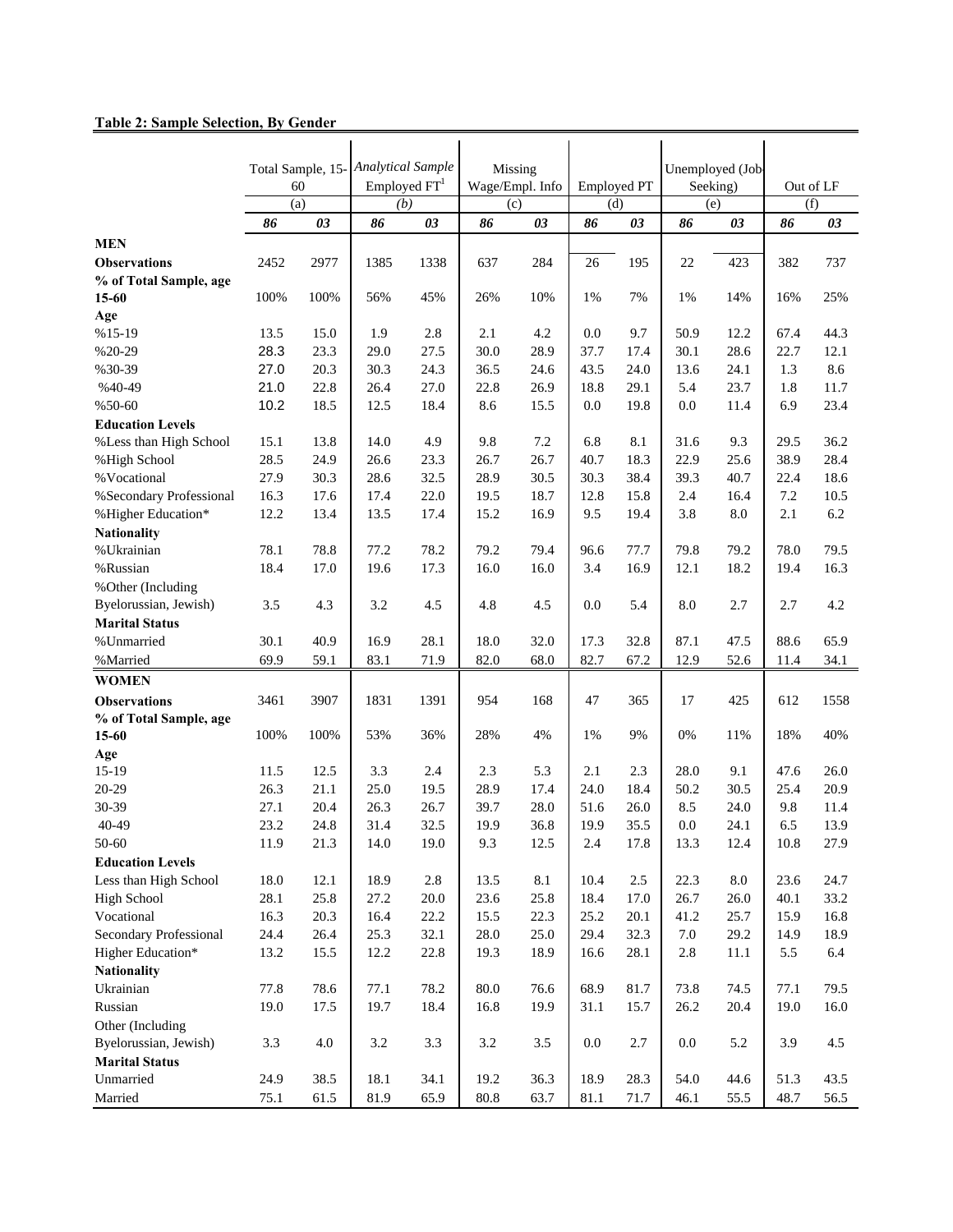|                                           |               |           | <b>Males</b>             |           |                 |               |           | <b>Females</b> |           |               |
|-------------------------------------------|---------------|-----------|--------------------------|-----------|-----------------|---------------|-----------|----------------|-----------|---------------|
|                                           |               | 1986      |                          | 2003      | 2003-1986       |               | 1986      |                | 2003      | 2003-1986     |
|                                           | $\frac{0}{0}$ | Obs       | $\overline{\frac{0}{0}}$ | Obs       | $\Lambda^{0/6}$ | $\frac{0}{6}$ | Obs       | $\frac{0}{0}$  | Obs       | $\Delta\%$    |
| Age                                       |               |           |                          |           |                 |               |           |                |           |               |
| % 15-19                                   | 1.86          | 26        | 2.75                     | 37        | 0.89            | 3.32          | 61        | 2.41           | 34        | $-0.91$       |
| % 20-29                                   | 28.96         | 401       | 27.49                    | 368       | $-1.47$         | 25.04         | 459       | 19.52          | 272       | $-5.52$       |
| % 30-39                                   | 30.32         | 420       | 24.27                    | 325       | $-6.05$         | 26.25         | 481       | 26.68          | 371       | 0.43          |
| % 40-49                                   | 26.39         | 366       | 27.04                    | 362       | 0.65            | 31.42         | 575       | 32.51          | 452       | 1.09          |
| % 50-60                                   | 12.47         | 173       | 18.45                    | 247       | 5.98            | 13.97         | 256       | 18.88          | 263       | 4.91          |
| <b>Nationality</b>                        |               |           |                          |           |                 |               |           |                |           |               |
| % Ukrainian                               | 77.21         | 1066      | 78.20                    | 1042      | 0.99            | 77.09         | 1403      | 78.21          | 1082      | 1.12          |
| % Russian                                 | 19.58         | 270       | 17.27                    | 230       | $-2.31$         | 19.70         | 359       | 18.46          | 255       | $-1.24$       |
| % Other (Inc. Byelorussian, Jewish)       | 3.22          | 44        | 4.53                     | 60        | 1.31            | 3.21          | 58        | 3.33           | 46        | 0.12          |
| <b>Education Levels</b>                   |               |           |                          |           |                 |               |           |                |           |               |
| % Less than High School                   | 13.97         | 191       | 4.92                     | 66        | $-9.05$         | 18.92         | 342       | 2.82           | 39        | $-16.10$      |
| % High School                             | 26.57         | 363       | 23.27                    | 311       | $-3.30$         | 27.22         | 492       | 20.04          | 279       | $-7.18$       |
| % Vocational                              | 28.56         | 391       | 32.51                    | 435       | 3.95            | 16.42         | 297       | 22.21          | 309       | 5.79          |
| % Secondary Professional                  | 17.43         | 238       | 21.95                    | 294       | 4.52            | 25.28         | 457       | 32.13          | 447       | 6.85          |
| % Higher Education                        | 13.47         | 184       | 17.35                    | 232       | 3.88            | 12.16         | 220       | 22.80          | 317       | 10.64         |
| <b>Marital Status</b>                     |               |           |                          |           |                 |               |           |                |           |               |
| % Unmarried                               | 16.89         | 234       | 28.13                    | 376       | 11.24           | 18.11         | 332       | 34.14          | 475       | 16.03         |
| % Married                                 | 83.11         | 1151      | 71.87                    | 962       | $-11.24$        | 81.89         | 1499      | 65.86          | 916       | $-16.03$      |
| Location                                  |               |           |                          |           |                 |               |           |                |           |               |
| %Kyiv                                     | 5.93          | 79        | 8.67                     | 111       | 2.74            | 6.00          | 106       | 10.19          | 134       | 4.19          |
| %Other                                    | 94.07         | 1248      | 91.33                    | 1166      | $-2.74$         | 94.00         | 1657      | 89.81          | 1185      | $-4.19$       |
| <b>Activity of Enterprise</b>             |               |           |                          |           |                 |               |           |                |           |               |
| % Agriculture & Forestry                  | 18.97         | 256       | 11.46                    | 152       | $-7.51$         | 14.09         | 256       | 7.27           | 101       | $-6.82$       |
| %Industry                                 | 38.27         | 521       | 30.02                    | 399       | $-8.25$         | 31.37         | 569       | 21.57          | 298       | $-9.80$       |
| % Elec., Gas, Water & Construction        | 1.80          | 139       | 14.28                    | 190       | 12.48           | 5.21          | 95        | 4.17           | 58        | $-1.04$       |
| %Transport, Post & Telecomm. <sup>2</sup> | 8.32          | 224       | 24.12                    | 320       | 15.80           | 19.50         | 354       | 23.45          | 324       | 3.95          |
| %Public Admin. & Defense                  | 4.25          | 85        | 5.86                     | 78        | 1.61            | 3.32          | 60        | 4.56           | 63        | 1.24          |
| % Education, Health & Social Prot.        | 10.69         | 74        | 7.91                     | 105       | $-2.78$         | 19.63         | 356       | 29.82          | 412       | 10.19         |
| %Other <sup>3</sup>                       | 1.20          | 76        | 6.36                     | 84        | 5.16            | 6.88          | 125       | 9.16           | 127       | 2.28          |
| <b>Ownership Type</b>                     |               |           |                          |           |                 |               |           |                |           |               |
| % State (incl Coop)                       | 91.75         | 1264      | 47.02                    | 618       | $-44.73$        | 91.88         | 1678      | 58.58          | 799       | $-33.30$      |
| %DeNovo (incl Self-Emp)                   | 0.37          | 5         | 25.51                    | 335       | 25.14           | 0.92          | 17        | 19.79          | 270       | 18.87         |
| % Privatized (incl Intl Org)              | 7.88          | 109       | 27.47                    | 361       | 19.59           | 7.20          | 132       | 21.64          | 295       | 14.44         |
| <b>Firm Size</b>                          |               |           |                          |           |                 |               |           |                |           |               |
| % Micro\Small (1-49)                      | 14.18         | 178       | 34.90                    | 417       | 20.72           | 31.16         | 508       | 40.73          | 519       | 9.57          |
| % Med (50-249)                            | 27.05         | 339       | 28.06                    | 335       | 1.01            | 24.27         | 396       | 28.02          | 357       | 3.75          |
| %Large (250-999)                          | 23.33         | 293       | 15.54                    | 186       | $-7.79$         | 20.51         | 334       | 15.94          | 203       | $-4.57$       |
| % XL $(1000+)$                            | 35.45         | 445       | 21.50                    | 257       | $-13.95$        | 24.06         | 392       | 15.31          | 195       | $-8.75$       |
| <b>Total Obervations</b>                  |               | 1385      |                          | 1338      | $-3.4%$         |               | 1831      |                | 1391      | $-24.0%$      |
|                                           |               | 1986      |                          | 2003      | 2003-1986       |               | 1986      |                | 2003      | 2003-1986     |
|                                           | Mean          | Std. Dev. | Mean                     | Std. Dev. | $\Delta$ Mean   | Mean          | Std. Dev. | Mean           | Std. Dev. | $\Delta$ Mean |
| <b>Mean Age</b>                           | 36.47         | 10.24     | 37.68                    | 11.36     | 1.21            | 37.38         | 10.51     | 39.08          | 10.44     | 1.70          |
| <b>Mean Log Salary</b>                    | 4.32          | 0.50      | 4.07                     | 0.61      | $-0.25$         | 3.91          | 0.41      | 3.77           | 0.54      | $-0.14$       |
|                                           |               |           |                          |           |                 |               |           |                |           |               |
| <b>Mean Real Salary (\$2003)</b>          | 85.67         | 48.50     | 70.51                    | 43.73     | $-15.16$        | 55.15         | 28.80     | 50.67          | 34.83     | $-4.48$       |

**Table 3: Changes in the Characteristics of Men and Women Working Full-Time (Using Sample Weight)**

1 Higher Education includes Bachelor, Specialist, Masters or PhD

<sup>2</sup> Includes Sale, Maintenance and Repair of Motor Vehicles, Financial Intermediation, Real Estate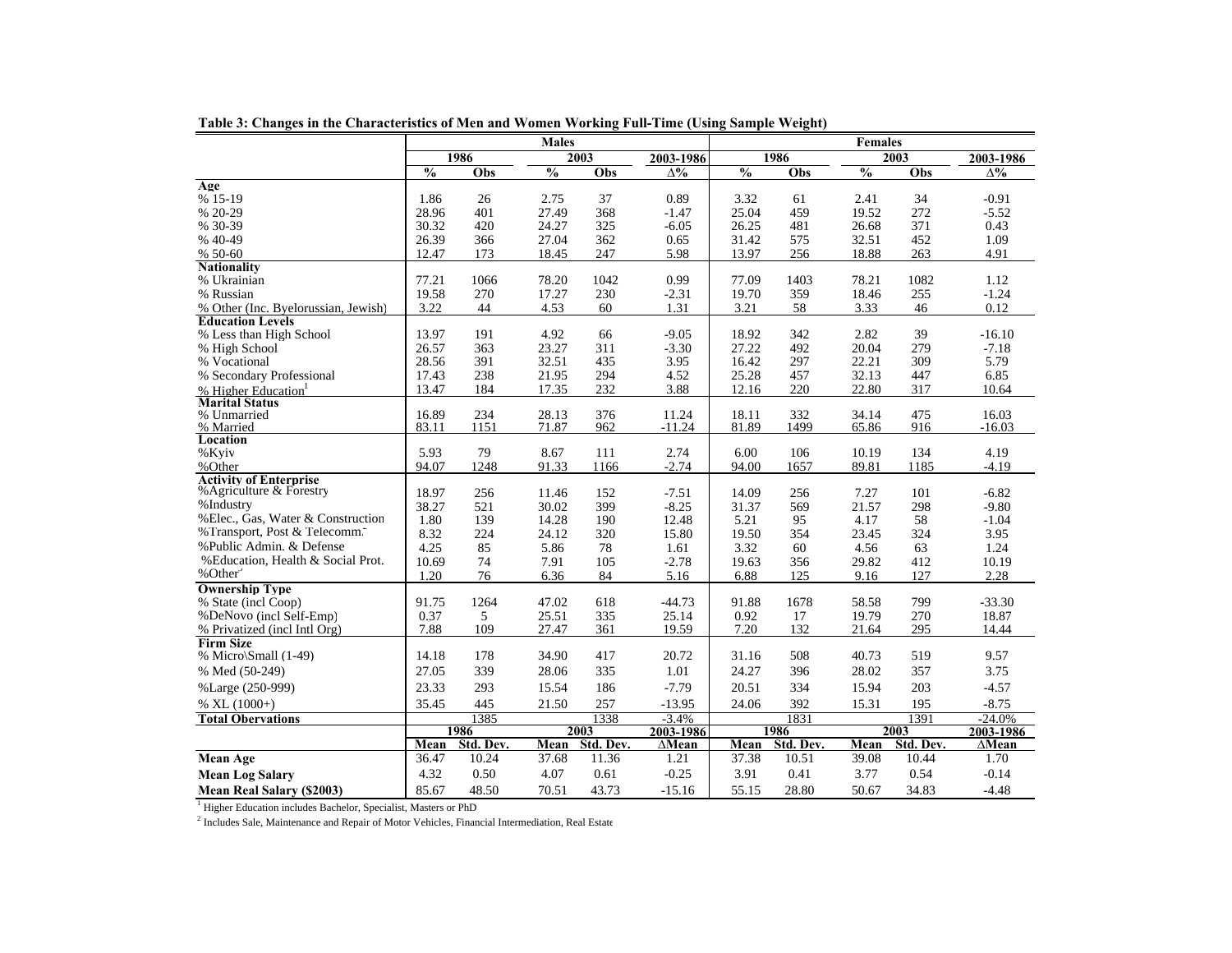|           |       | <b>Total</b> |           |       | Men   |           |       | Women |           |
|-----------|-------|--------------|-----------|-------|-------|-----------|-------|-------|-----------|
|           | 1986  | 2003         | 2003-1986 | 1986  | 2003  | 2003-1986 | 1986  | 2003  | 2003-1986 |
|           |       |              |           |       |       |           |       |       |           |
| Std. Dev. | 0.512 | 0.601        | 0.089     | 0.498 | 0.614 | 0.116     | 0.442 | 0.542 | 0.100     |
| 10-90     | 1.322 | 1.400        | 0.078     | 1.253 | 1.511 | 0.259     | 1.117 | 1.211 | 0.094     |
| $10-50$   | 0.629 | 0.563        | $-0.065$  | 0.588 | 0.758 | 0.170     | 0.511 | 0.405 | $-0.105$  |
| 50-90     | 0.693 | 0.836        | 0.143     | 0.665 | 0.754 | 0.089     | 0.606 | 0.806 | 0.199     |
| Gini      | 0.070 | 0.085        | 0.015     | 0.064 | 0.084 | 0.019     | 0.063 | 0.077 | 0.014     |
| Theil     | 0.008 | 0.012        | 0.004     | 0.007 | 0.012 | 0.005     | 0.006 | 0.011 | 0.004     |

**Table 4: Levels of Inequality in 1986 and 2003**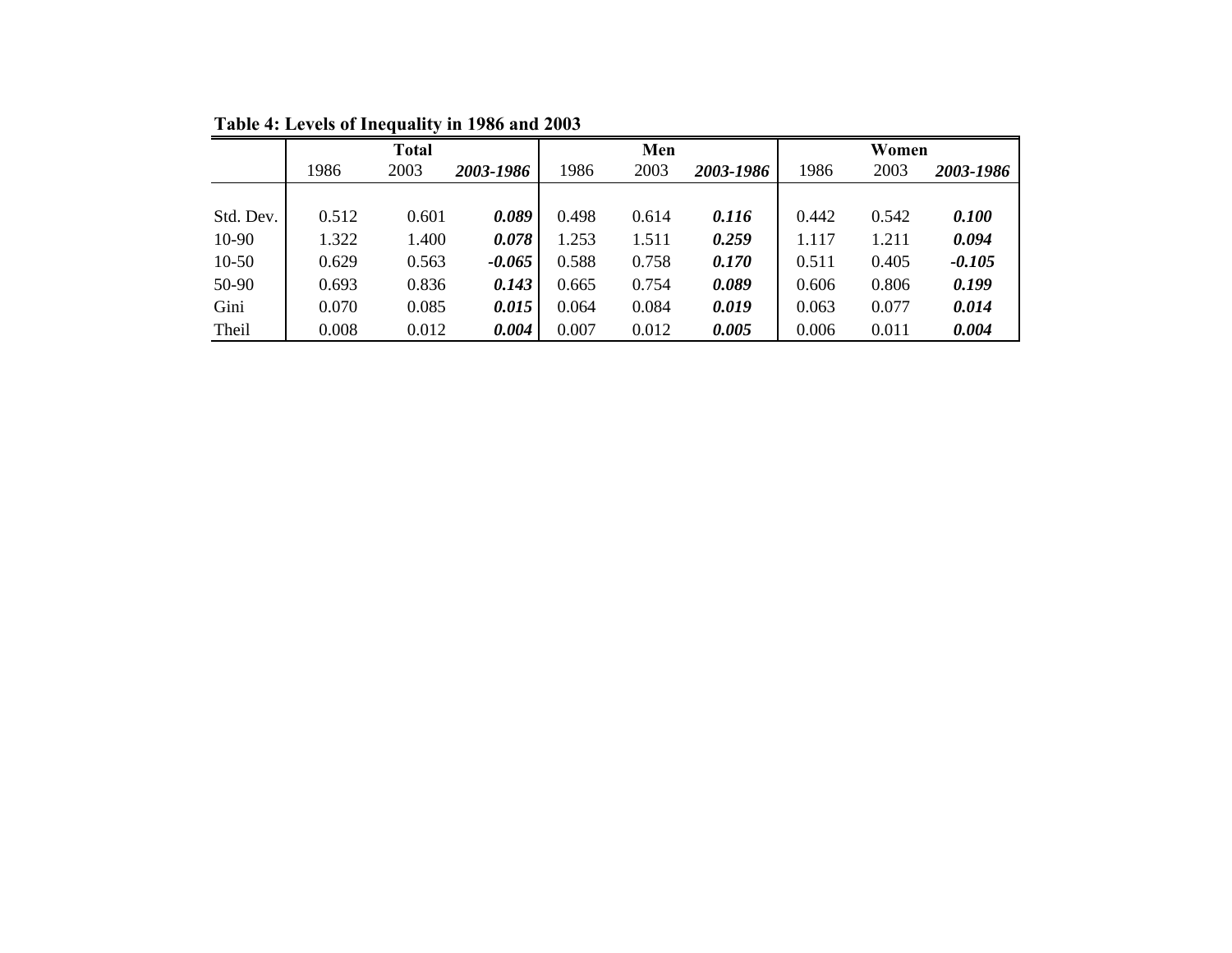|          | Total (Actual)<br>Change* | $\Delta$ Xs: | <b>Unexplained</b> (Bs): |
|----------|---------------------------|--------------|--------------------------|
| Men      |                           |              |                          |
| Std Dev. | 0.116                     | $-0.027$     | 0.143                    |
|          |                           | $-(23%)$     | (123%)                   |
| 10-90    | 0.259                     | $-0.024$     | 0.283                    |
|          |                           | $-(9%)$      | $(109\%)$                |
| $10-50$  | 0.170                     | $-0.069$     | 0.239                    |
|          |                           | $-(41%)$     | (141%)                   |
| 50-90    | 0.089                     | 0.045        | 0.044                    |
|          |                           | (51%)        | (49%)                    |
| Gini     | 0.019                     | $-0.005$     | 0.024                    |
|          |                           | $-(25%)$     | (125%)                   |
| Theil    | 0.005                     | $-0.001$     | 0.006                    |
|          |                           | $-(25%)$     | (125%)                   |
| Women    |                           |              |                          |
| Std Dev. | 0.100                     | $-0.012$     | 0.112                    |
|          |                           | $-(12%)$     | (112%)                   |
| 10-90    | 0.094                     | 0.015        | 0.079                    |
|          |                           | (16%)        | (84%)                    |
| $10-50$  | $-0.105$                  | $-0.019$     | $-0.086$                 |
|          |                           | (18%)        | (82%)                    |
| 50-90    | 0.199                     | 0.035        | 0.165                    |
|          |                           | (17%)        | (83%)                    |
| Gini     | 0.014                     | $-0.003$     | 0.017                    |
|          |                           | $-(18%)$     | (118%)                   |
| Theil    | 0.004                     | $-0.002$     | 0.006                    |
|          |                           | $-(38%)$     | (138%)                   |

**Table 5: Decomposing Changes in Inequality for Men and Women** 

\* Actual change is f(2003)-f(1986). The effect of Xs and Bs is how much of the change between the 2003 and 1986 density is explained by replacing the actual 2003 density with the counterfactual density.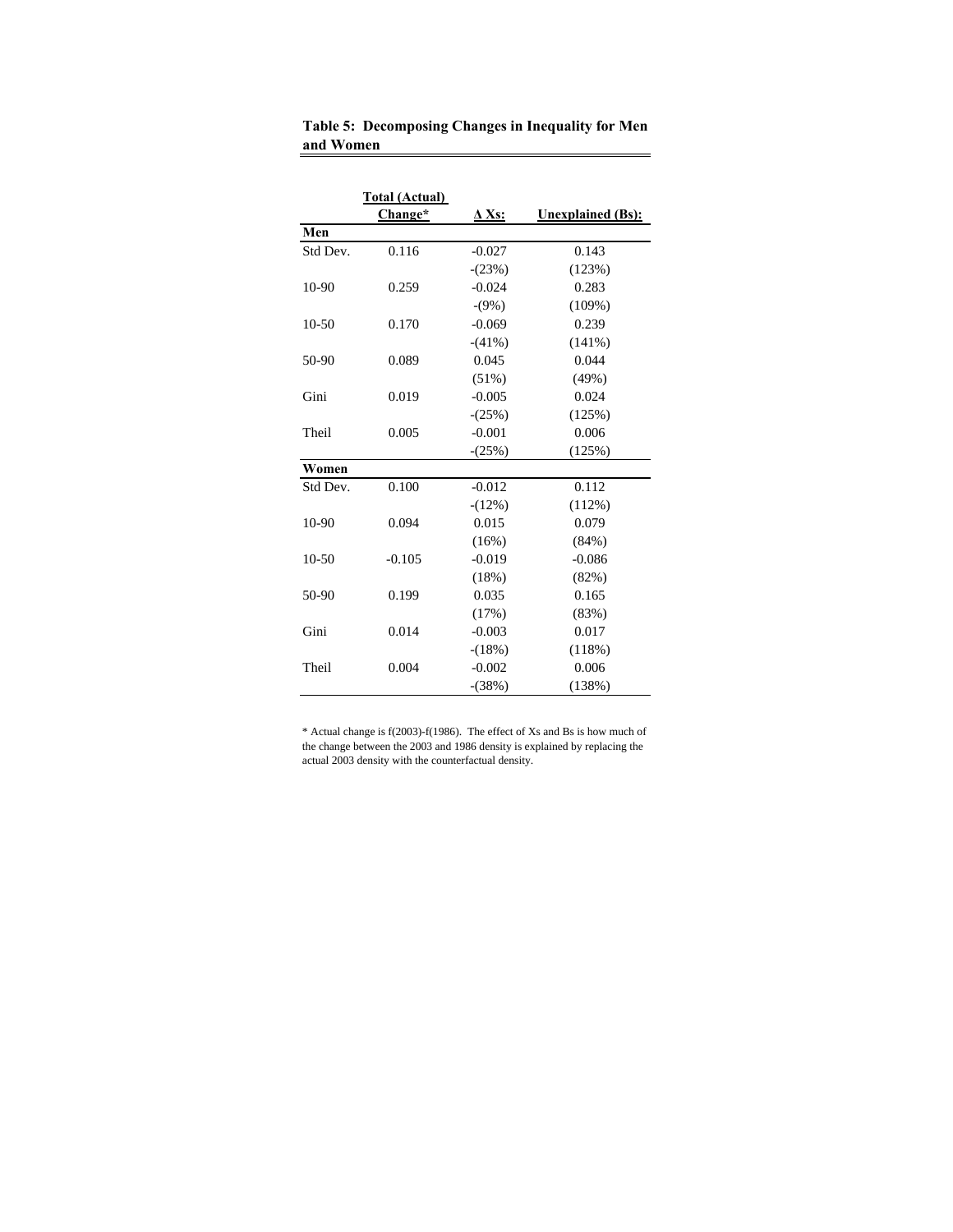**Table 6: Actual and Counterfactual Levels of Inequality for Men and Women in 1986 and 2003**

|           |       | Men   |           |       | Women |           | Diff-in-Diff |
|-----------|-------|-------|-----------|-------|-------|-----------|--------------|
|           | 1986  | 2003  | 2003-1986 | 1986  | 2003  | 2003-1986 | Men-Women    |
|           |       |       |           |       |       |           |              |
| Std. Dev. | 0.498 | 0.614 | 0.116     | 0.442 | 0.542 | 0.100     | 0.016        |
| 10-90     | 1.253 | 1.511 | 0.259     | 1.117 | 1.211 | 0.094     | 0.165        |
| $10-50$   | 0.588 | 0.758 | 0.170     | 0.511 | 0.405 | $-0.105$  | 0.275        |
| 50-90     | 0.665 | 0.754 | 0.089     | 0.606 | 0.806 | 0.199     | $-0.111$     |
| Gini      | 0.064 | 0.084 | 0.019     | 0.063 | 0.077 | 0.014     | 0.005        |
| Theil     | 0.007 | 0.012 | 0.005     | 0.006 | 0.011 | 0.004     | 0.001        |

# 2. Counterfactual\*

|           |       | Men   |            |       | Women |            | Diff-inDiff      |
|-----------|-------|-------|------------|-------|-------|------------|------------------|
|           | 1986  | 2003* | 2003*-1986 | 1986  | 2003* | 2003*-1986 | <b>Men-Women</b> |
|           |       |       |            |       |       |            |                  |
| Std. Dev. | 0.498 | 0.641 | 0.143      | 0.442 | 0.554 | 0.112      | 0.031            |
| 10-90     | 1.253 | 1.535 | 0.283      | 1.117 | 1.196 | 0.079      | 0.204            |
| $10-50$   | 0.588 | 0.827 | 0.239      | 0.511 | 0.425 | $-0.086$   | 0.325            |
| 50-90     | 0.665 | 0.709 | 0.044      | 0.606 | 0.771 | 0.165      | $-0.121$         |
| Gini      | 0.064 | 0.089 | 0.024      | 0.063 | 0.080 | 0.017      | 0.007            |
| Theil     | 0.007 | 0.013 | 0.006      | 0.006 | 0.012 | 0.006      | 0.001            |

\*Paid as in 2003 with 1986 Demographic & Job Characteristics (X86B03)

# 3. Counterfactual\*\*

|           |       | Men    |             |       | Women  |             | Diff-inDiff      |
|-----------|-------|--------|-------------|-------|--------|-------------|------------------|
|           | 1986  | 2003** | 2003**-1986 | 1986  | 2003** | 2003**-1986 | <b>Men-Women</b> |
|           |       |        |             |       |        |             |                  |
| Std. Dev. | 0.498 | 0.528  | 0.030       | 0.442 | 0.459  | 0.017       | 0.013            |
| 10-90     | 1.253 | 1.324  | 0.072       | 1.117 | 1.139  | 0.022       | 0.049            |
| $10-50$   | 0.588 | 0.588  | 0.000       | 0.511 | 0.523  | 0.012       | $-0.012$         |
| 50-90     | 0.665 | 0.737  | 0.072       | 0.606 | 0.616  | 0.010       | 0.062            |
| Gini      | 0.064 | 0.068  | 0.004       | 0.063 | 0.065  | 0.001       | 0.002            |
| Theil     | 0.007 | 0.007  | 0.001       | 0.006 | 0.007  | 0.000       | 0.001            |

\*\*Paid as in 1986 with 2003 Demographic & Job Characteristics (X03B86)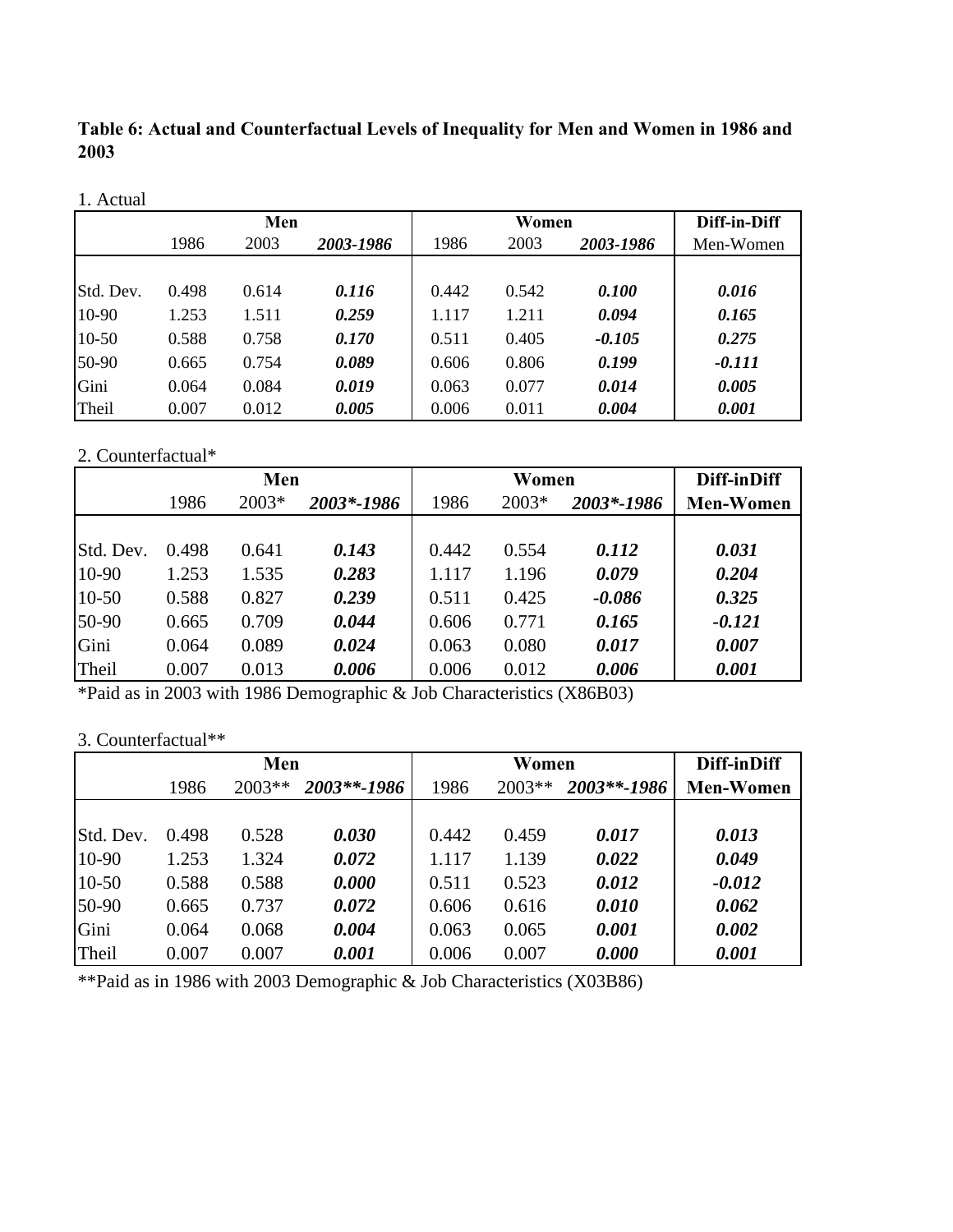| Dependent Variable: 1986 Dummy                      | Men                   | Women                 |
|-----------------------------------------------------|-----------------------|-----------------------|
| Age Group (15-19 Omitted)                           |                       |                       |
| $20-29$                                             | 1.477**               | 0.391                 |
|                                                     | (0.392)               | (0.316)               |
| 30-39                                               | $1.567**$             | $-0.138$              |
|                                                     | (0.393)               | (0.312)               |
| 40-49                                               | 1.078**               | $-0.609*$             |
|                                                     | (0.391)               | (0.310)               |
| 50-60                                               | 0.510                 | $-1.227**$            |
|                                                     | (0.398)               | (0.322)               |
| <b>Nationality</b> (Ukrainian omitted)              |                       |                       |
| Russian                                             | $0.287*$              | $0.325**$             |
|                                                     | (0.137)               | (0.125)               |
| Other (inc. Byelorussian, Jewish)                   | $-0.041$              | $-0.004$              |
| <b>Education</b> (Less than HS omitted)             | (0.273)               | (0.277)               |
| <b>High School</b>                                  | $-1.583**$            | $-1.908**$            |
|                                                     | (0.242)               | (0.242)               |
| Vocational                                          | $-2.027**$            | $-2.752**$            |
|                                                     | (0.237)               | (0.250)               |
| <b>Secondary Professional</b>                       | $-2.012**$            | $-2.470**$            |
|                                                     | (0.247)               | (0.238)               |
| Higher Ed (Bach, Spec, Masters, PhD)                | $-1.985**$            | $-2.837**$            |
|                                                     | (0.257)               | (0.249)               |
| Kyiv                                                | $-0.315$              | $-0.475*$             |
|                                                     | (0.226)               | (0.196)               |
| Activity of Enterprise (Agriculture is omitted)     |                       |                       |
| Industry                                            | $-0.256$              | $0.417*$              |
|                                                     | (0.181)               | (0.203)               |
| Electricity, Gas, Water & Construction              | $-0.659**$            | $-0.195$              |
|                                                     | (0.207)               | (0.267)               |
| Transport, Post and Telecommunications <sup>1</sup> | $-0.618**$            | 0.019                 |
|                                                     | (0.189)               | (0.202)               |
| Public Administration & Defense                     | $-1.183**$            | $-1.182**$            |
|                                                     | (0.254)               | (0.270)               |
|                                                     | $-1.259**$            | $-1.235**$            |
| Education, Health, & Social Protection              |                       |                       |
| Other <sup>2</sup>                                  | (0.234)<br>$-0.720**$ | (0.190)<br>$-0.491*$  |
|                                                     |                       |                       |
|                                                     | (0.250)               | (0.238)               |
| <b>Ownership Type</b> (State is omitted)            |                       |                       |
| DeNovo                                              | $-4.686**$            | $-4.622**$            |
| Privatized                                          | (0.440)<br>$-2.208**$ | (0.338)<br>$-2.098**$ |
|                                                     | (0.141)               | (0.145)               |
| Firm Size (Small $(1-49)$ ) is omitted)             |                       |                       |
| Medium (50-249)                                     | 0.254                 | $-0.205$              |
|                                                     | (0.154)               |                       |
|                                                     |                       | (0.126)               |
| Large (250-999)                                     | $0.679**$             | 0.033                 |
|                                                     | (0.176)               | (0.147)               |
| $X-Large (1000+)$                                   | $0.672**$             | $-0.123$              |
|                                                     | (0.178)               | (0.162)               |
| Constant                                            | 1.368**               | 3.845**               |
|                                                     | (0.444)               | (0.406)               |
| $N =$                                               | 2284                  | 2706                  |

**Table 7: Logit Models** 

\* significant at 5%; \*\* significant at 1%.

<sup>1</sup> Includes Sale, Maintenance and Repair of Motor Vehicles, Financial Intermediation, Real Estate.

3 Includes Other Service Activities, Municipal Services.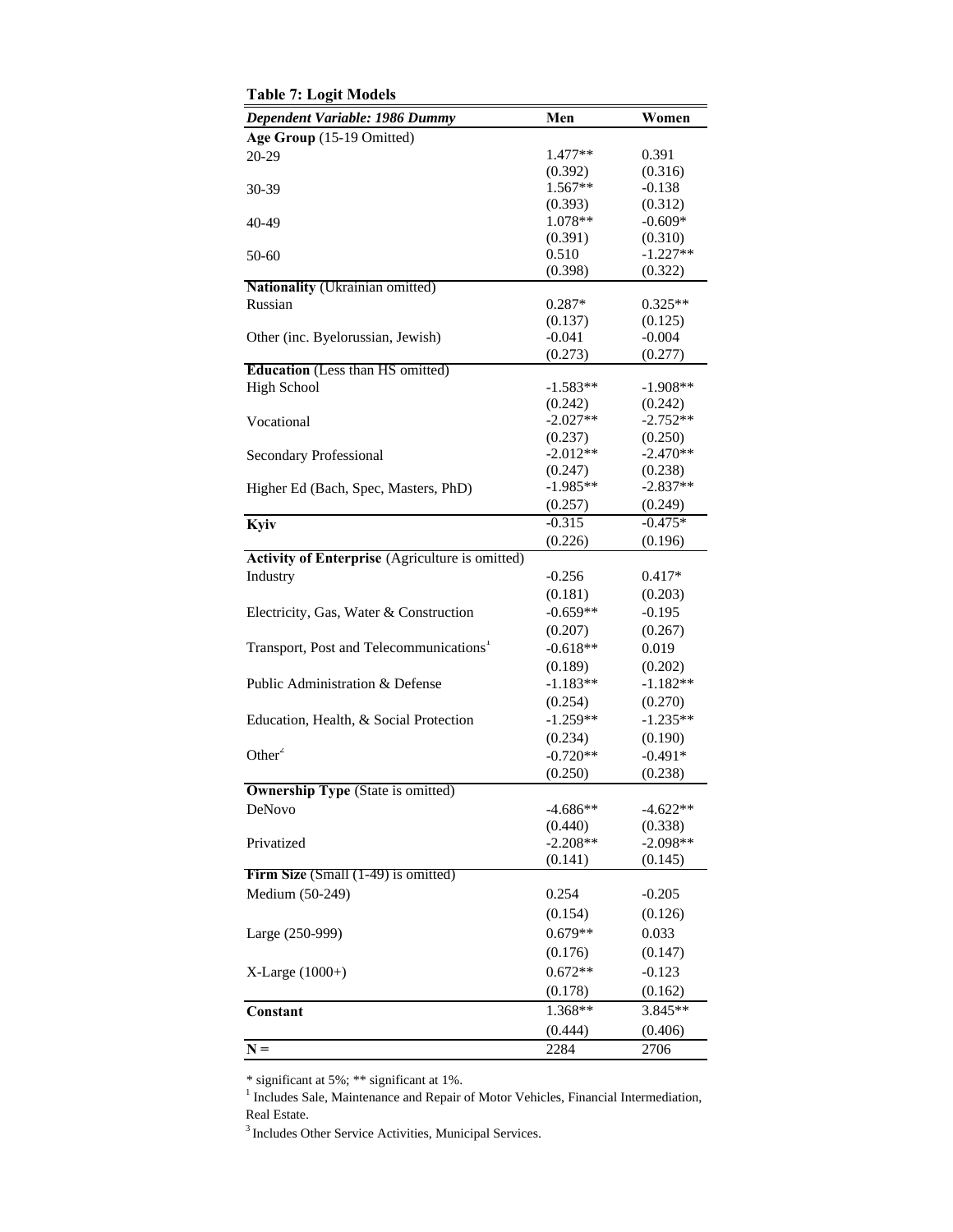|                                                               | 2003-1986   | 2003-1986   | 2003-1986   |
|---------------------------------------------------------------|-------------|-------------|-------------|
|                                                               | Men         | Women       | Men-Women   |
| Nationality (Ukrainian omitted)<br>Russian                    | $-0.069$    | $0.102**$   | $-0.171$ ** |
| Other (inc. Byelorussian, Jewish)                             | 0.027       | $-0.008$    | 0.035       |
| <b>Education</b> (Less than HS omitted)<br><b>High School</b> | 0.044       | $0.153*$    | $-0.109$    |
| Vocational                                                    | 0.038       | 0.093       | $-0.055$    |
| <b>Secondary Professional</b>                                 | 0.086       | $0.179*$    | $-0.093$    |
| Higher Ed (Bach, Spec, Masters, PhD)                          | $0.207$ **  | 0.137       | 0.070       |
| Age                                                           | $-0.010$    | 0.005       | $-0.015$    |
| Age2                                                          | 0.001       | 0.000       | 0.001       |
| Kyiv                                                          | 0.130       | $0.210**$   | $-0.080$    |
| Activity of Enterprise (Agriculture is omitted)<br>Industry   | $0.317**$   | 0.052       | $0.265$ **  |
| Electricity, Gas, Water & Construction                        | $0.378$ **  | 0.121       | $0.257$ **  |
| Transport, Post and Telecommunications <sup>1</sup>           | $0.398**$   | $0.178$ **  | $0.220$ **  |
| Public Administration & Defense                               | $0.387**$   | $0.314$ **  | 0.073       |
| Education, Health, & Social Protection                        | $0.268$ **  | $0.125*$    | 0.143       |
| Other <sup>2</sup>                                            | $0.291$ **  | $0.154*$    | 0.137       |
| <b>Ownership Type (State is omitted)</b>                      |             |             |             |
| DeNovo                                                        | 0.070       | $-0.023$    | 0.093       |
| Privatized                                                    | $-0.051$    | 0.084       | $-0.135*$   |
| Firm Size (Small (1-49) is omitted)                           |             |             |             |
| Medium (50-249)                                               | $-0.153$ ** | 0.018       | $-0.171$ ** |
| Large (250-999)                                               | $-0.077$    | 0.079       | $-0.156*$   |
| X-Large (1000+)                                               | $-0.015$    | 0.062       | $-0.077$    |
| Constant                                                      | $-0.415$    | $-0.631$ ** | 0.216       |

**Table 8: Difference in Log Wage Regression Coefficients, 2003-1986**

<sup>\*</sup> significant at 10%; \*\* significant at 5%.

<sup>&</sup>lt;sup>1</sup> Includes Sale, Maintenance and Repair of Motor Vehicles, Financial Intermediation, Real Estate

 $^3$  Includes Other Service Activities, Municipal Services.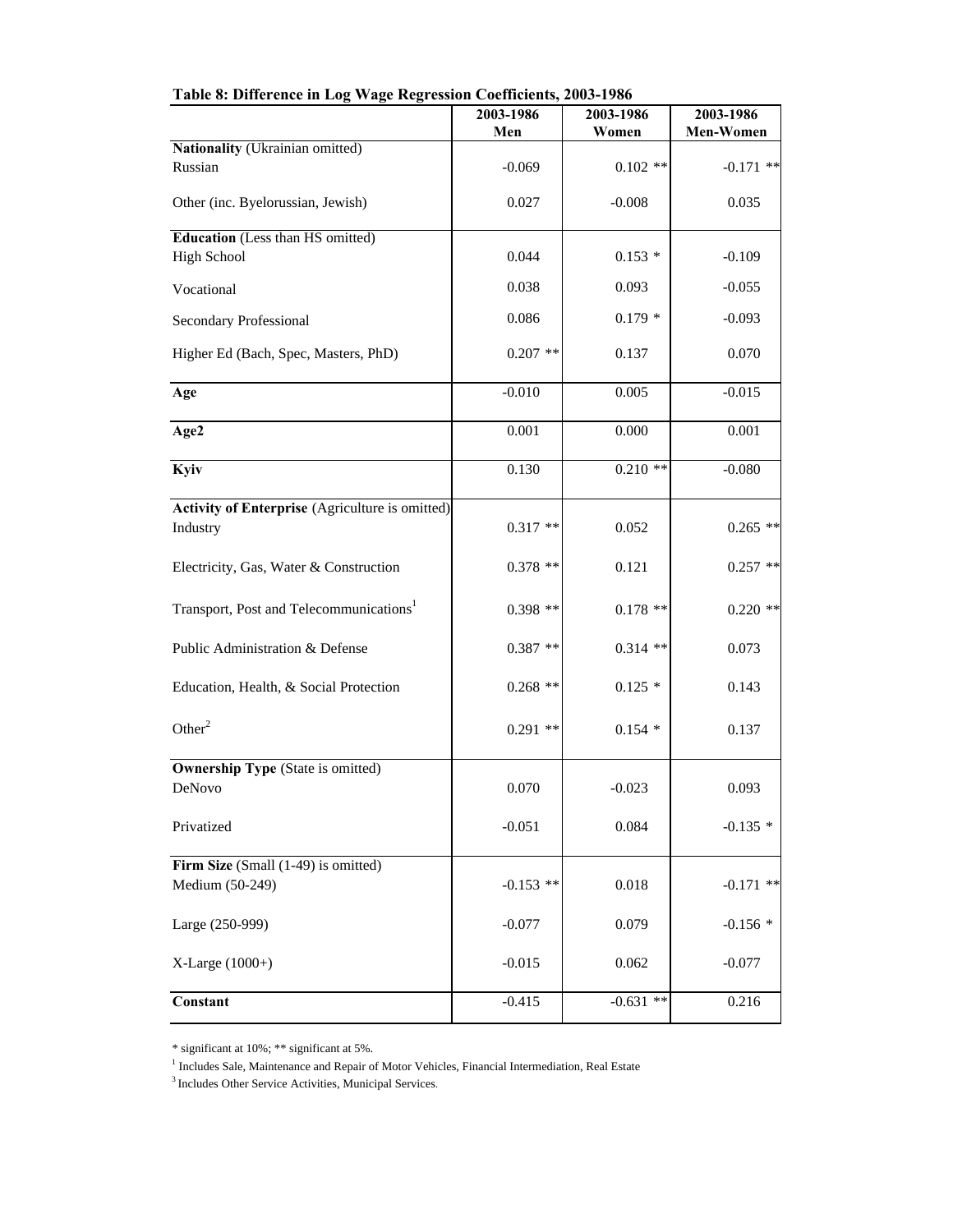| <b>Table A1: Log-Wage Regressions</b> |
|---------------------------------------|
|---------------------------------------|

|                                                        | 1986         | 2003         | 1986           | 2003           |
|--------------------------------------------------------|--------------|--------------|----------------|----------------|
|                                                        | <b>Males</b> | <b>Males</b> | <b>Females</b> | <b>Females</b> |
| <b>Gender Male</b>                                     |              |              |                |                |
| Nationality (Ukrainian omitted)                        |              |              |                |                |
| Russian                                                |              |              |                |                |
|                                                        | $0.109**$    | 0.040        | 0.021          | $0.123**$      |
|                                                        | (0.033)      | (0.044)      | (0.027)        | (0.037)        |
| Other (inc. Byelorussian, Jewish)                      | 0.041        | 0.068        | 0.004          | $-0.004$       |
|                                                        | (0.070)      | (0.082)      | (0.057)        | (0.080)        |
| <b>Education</b> (Less than HS omitted)                |              |              |                |                |
| <b>High School</b>                                     | 0.022        | 0.066        | $0.077*$       | $0.230*$       |
|                                                        | (0.046)      | (0.081)      | (0.033)        | (0.093)        |
| Vocational                                             | 0.055        | 0.093        | $0.129**$      | $0.222*$       |
|                                                        | (0.044)      | (0.080)      | (0.039)        | (0.093)        |
| Secondary Professional                                 | $0.163**$    | $0.249**$    | $0.128**$      | $0.307**$      |
|                                                        | (0.049)      | (0.082)      | (0.034)        | (0.091)        |
| Higher Ed (Bach, Spec, Masters, PhD)                   | $0.223**$    | $0.430**$    | $0.402**$      | $0.539**$      |
|                                                        | (0.052)      | (0.084)      | (0.041)        | (0.092)        |
| Age                                                    | $0.039**$    | $0.029**$    | 0.014          | 0.019          |
|                                                        | (0.010)      | (0.010)      | (0.008)        | (0.010)        |
| Age2                                                   | $-0.001**$   | $-0.000**$   | $-0.000$       | $-0.000$       |
|                                                        | (0.000)      | (0.000)      | (0.000)        | (0.000)        |
| Kyiv                                                   | 0.098        | $0.228**$    | 0.015          | $0.225**$      |
|                                                        | (0.060)      | (0.063)      | (0.047)        | (0.050)        |
| <b>Activity of Enterprise</b> (Agriculture is omitted) |              |              |                |                |
| Industry                                               | $0.251**$    | $0.568**$    | $0.206**$      | $0.258**$      |
|                                                        | (0.041)      | (0.058)      | (0.037)        | (0.060)        |
| Electricity, Gas, Water & Construction                 | $0.244**$    | $0.622**$    | $0.220**$      | $0.341**$      |
|                                                        | (0.050)      | (0.063)      | (0.054)        | (0.080)        |
| Transport, Post and Telecommunications <sup>1</sup>    | $0.140**$    | $0.538**$    | $0.076*$       | $0.254**$      |
|                                                        | (0.044)      | (0.058)      | (0.038)        | (0.058)        |
| Public Administration & Defense                        | $0.284**$    | $0.671**$    | $-0.011$       | $0.303**$      |
|                                                        | (0.068)      | (0.091)      | (0.065)        | (0.082)        |
| Education, Health, & Social Protection                 | $-0.126$     | 0.142        | $-0.078*$      | 0.047          |
|                                                        | (0.066)      | (0.077)      | (0.039)        | (0.058)        |
| Other $\overline{ }$                                   | 0.087        |              |                |                |
|                                                        |              | 0.378**      | 0.058          | $0.212**$      |
|                                                        | (0.064)      | (0.078)      | (0.049)        | (0.069)        |
| <b>Ownership Type (State is omitted)</b><br>DeNovo     |              |              |                | $0.185**$      |
|                                                        | 0.172        | $0.242**$    | 0.208          |                |
|                                                        | (0.179)      | (0.049)      | (0.122)        | (0.046)        |
| Privatized                                             | 0.014        | $-0.037$     | 0.029          | $0.113**$      |
|                                                        | (0.046)      | (0.041)      | (0.039)        | (0.041)        |
| Firm Size (Small (1-49) is omitted)                    |              |              |                |                |
| Medium (50-249)                                        | $0.190**$    | 0.037        | $0.118**$      | $0.136**$      |
|                                                        | (0.043)      | (0.045)      | (0.029)        | (0.036)        |
| Large (250-999)                                        | $0.262**$    | $0.185**$    | $0.097**$      | $0.176**$      |
|                                                        | (0.046)      | (0.055)      | (0.032)        | (0.045)        |
| $X-Large(1000+)$                                       | $0.381**$    | $0.366**$    | $0.215**$      | $0.277**$      |
|                                                        | (0.047)      | (0.055)      | (0.035)        | (0.049)        |
| <b>Constant</b>                                        | 3.098**      | 2.683**      | 3.313**        | 2.682**        |
|                                                        | (0.187)      | (0.198)      | (0.143)        | (0.203)        |
| $N =$                                                  | 1174         | 1110         | 1534           | 1172           |
| $R-Squared =$                                          | 0.23         | 0.28         | 0.20           | 0.22           |

\* significant at 5%; \*\* significant at 1%.

<sup>1</sup> Includes Sale, Maintenance and Repair of Motor Vehicles, Financial Intermediation, Real Estate.

3 Includes Other Service Activities, Municipal Services.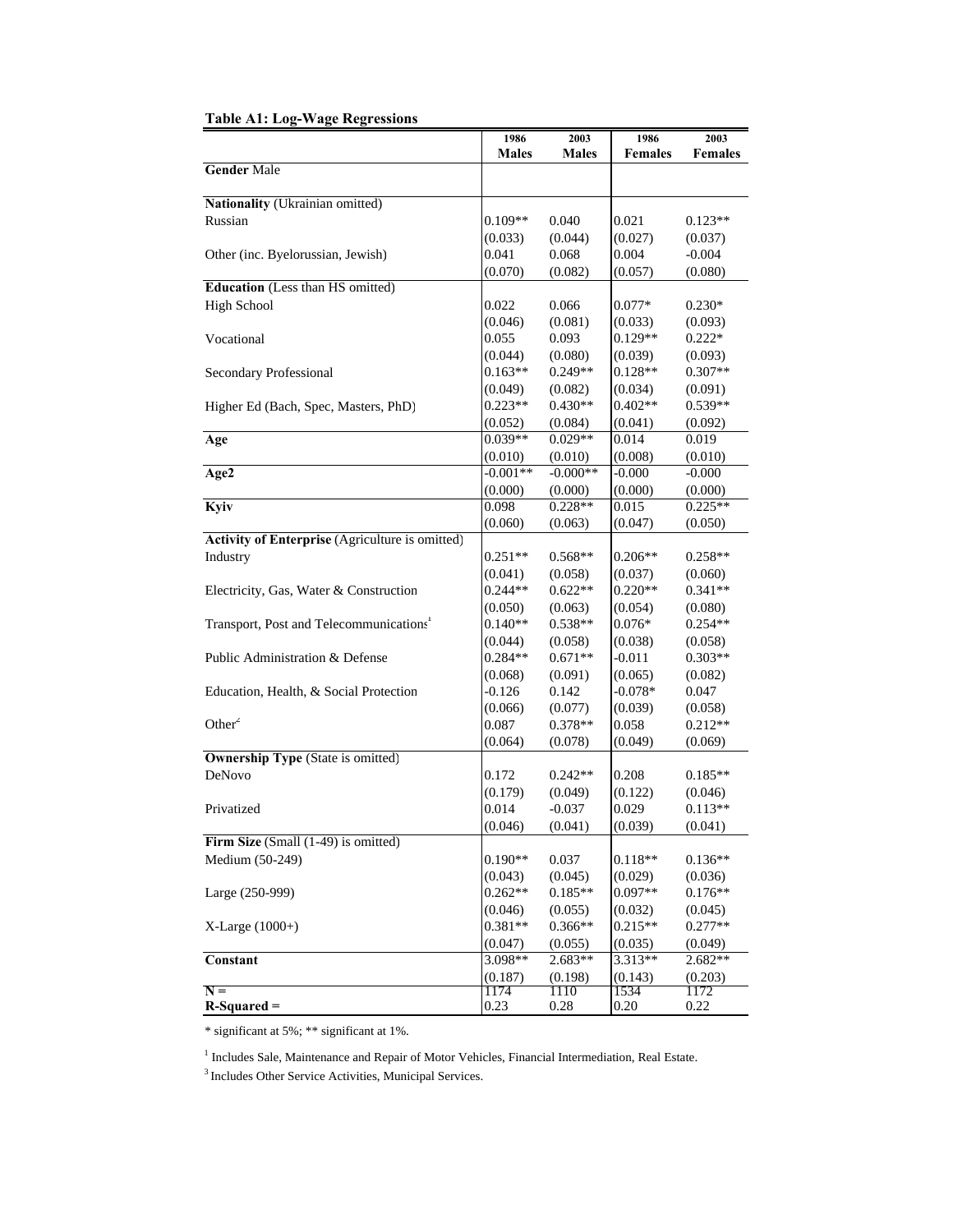# **Figure 1. Ukraine's Macroeconomic Trends**



# **Figure 1c. Figure 1d.**



# Figure 1a. Figure 1b.



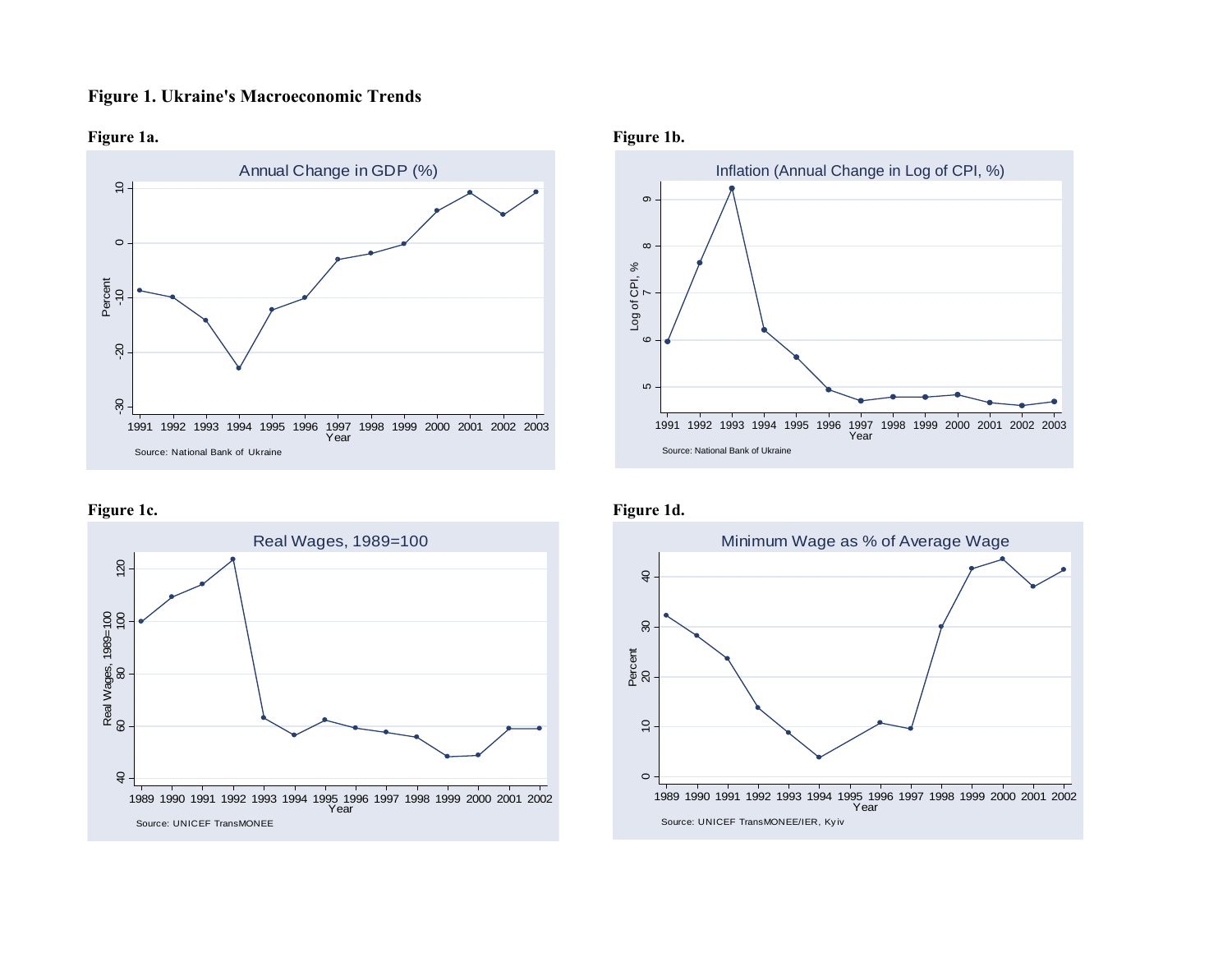

# **A. All Workers**



# **B. Men and Women**

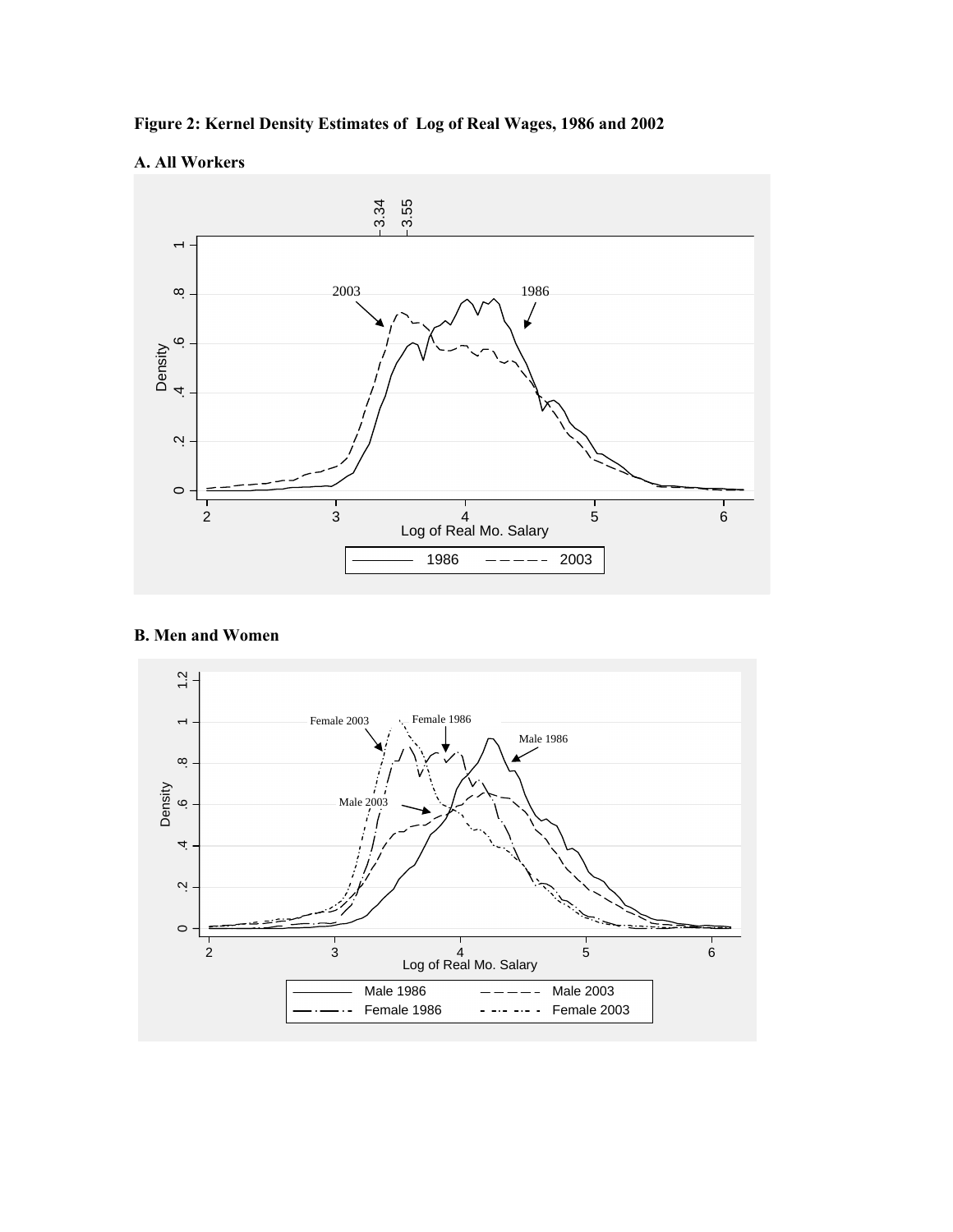# **Figure 3: Kernel Density Estimates of Log Wages, Actual and Counterfactual: Men**



**3a**) **BETAS, f**(w; t<sub>w</sub>=03, t<sub>dem</sub>=03, t<sub>job</sub>=03) and f(w; t<sub>w</sub>=86, t<sub>dem</sub>=03, t<sub>job</sub>=03) **3b)** X's, f(w; t



w=03, t<sub>dem</sub>=03, t<sub>job</sub>=03) and f(w; t<sub>w</sub>=03, t<sub>dem</sub>=86, t<sub>job</sub>=86)

3c) JOBS, f(w; t<sub>w</sub>=03, t<sub>dem</sub>=03, t<sub>job</sub>=03) and f(w; t



**3d) DEMOGRAPHICS, f(w; t<sub>w</sub>=03, t<sub>dem</sub>=03, t<sub>job</sub>=03) and f(w; t<sub>w</sub>=03, t<sub>dem</sub>=86, t<sub>job</sub>=03)**